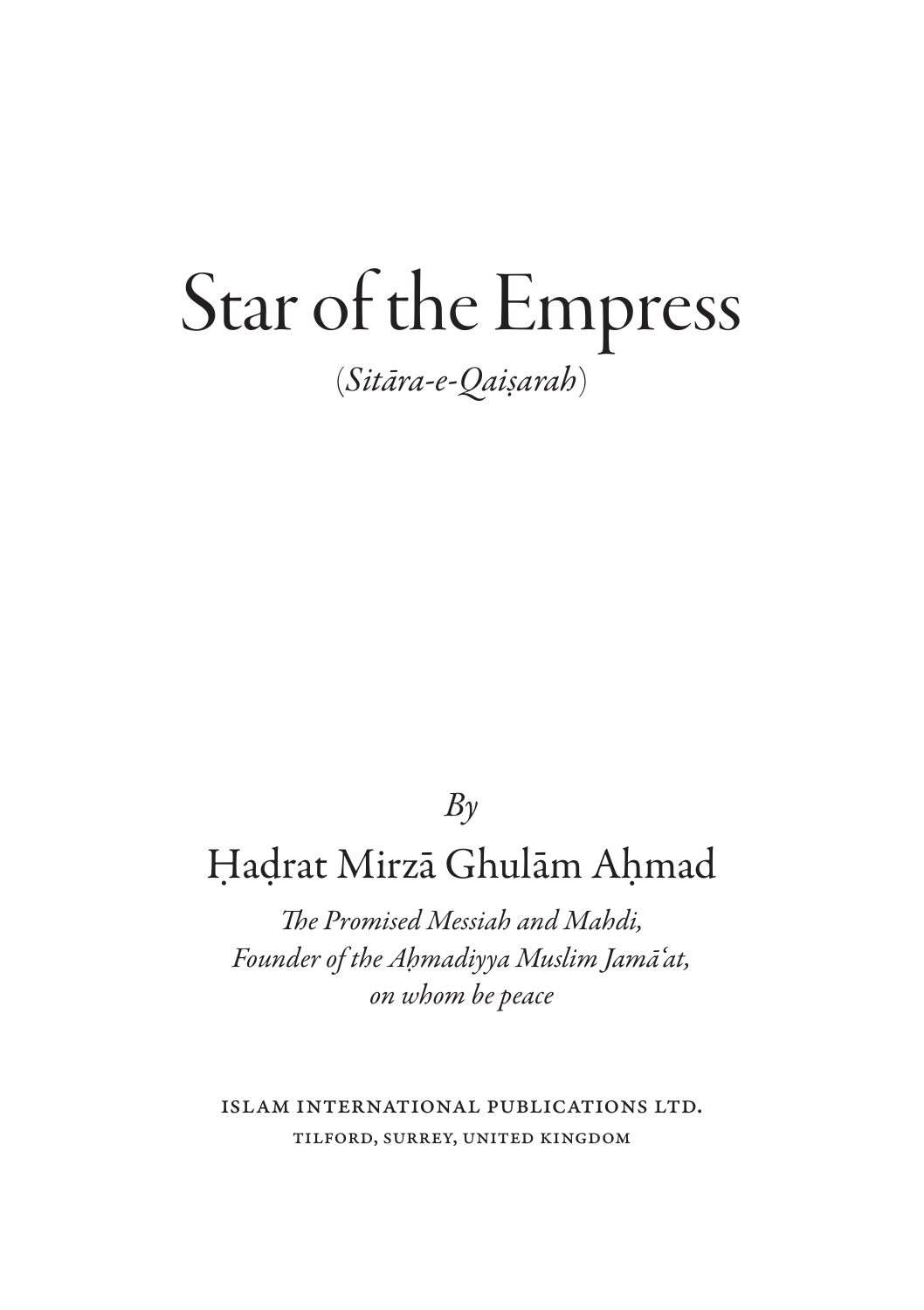ال*ەباركە<sup>ت</sup>رىبى حفزت* كى بركات<sup>ن</sup> كا ذكر ہے ۔<br>كى بركات<sup>ن</sup> كا ذكر ہے <sup>ا</sup>ور بہبان ہے ا جناب *مایی ولی*<br>ایشناب مایی ولی عہدعدالت مہدمیں وران کے ہنا بین<sup>ے دش</sup> بہار کی تی الوّاع اسْسام کی زمینی اورآسانی کمِتنزیلم رمبل کی ہیں یع ہوکراہنی دجوہ کی ساس<del>ب کی</del> مام *س کا* ركمصاكر إدجار

Facsimile of the original Urdu title page printed in 1899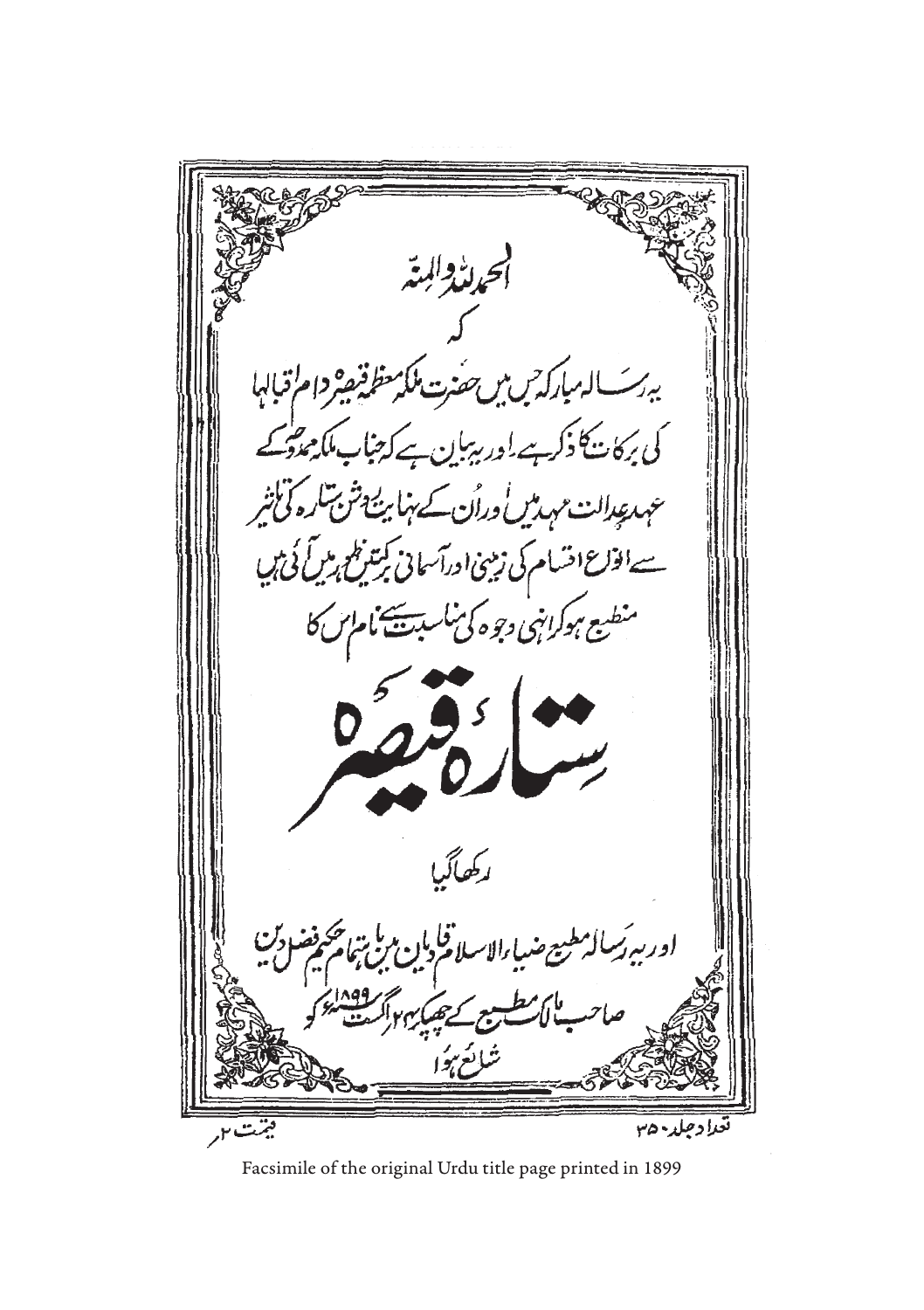*All Praise belongs to Allah; it is to Him that we offer gratitude*

*This auspicious booklet cites the blessings of Her Majesty, the Empress, may her prosperity endure, and mentions that in the time of Her Majesty*'*s tranquil reign and due to the influence of her resplendent star, countless earthly and heavenly blessings have been manifested.*

*Let it be known that in keeping with these reasons, the following booklet has been entitled:*

# Star of the Empress

Published at Diyaul-Islam Press, Qadian under the supervision of Hakim Fadl Din, Proprietor of the Press, on 24 August 1899

350 Copies Printed Price: 2 Annas

Translation of the original Urdu title page.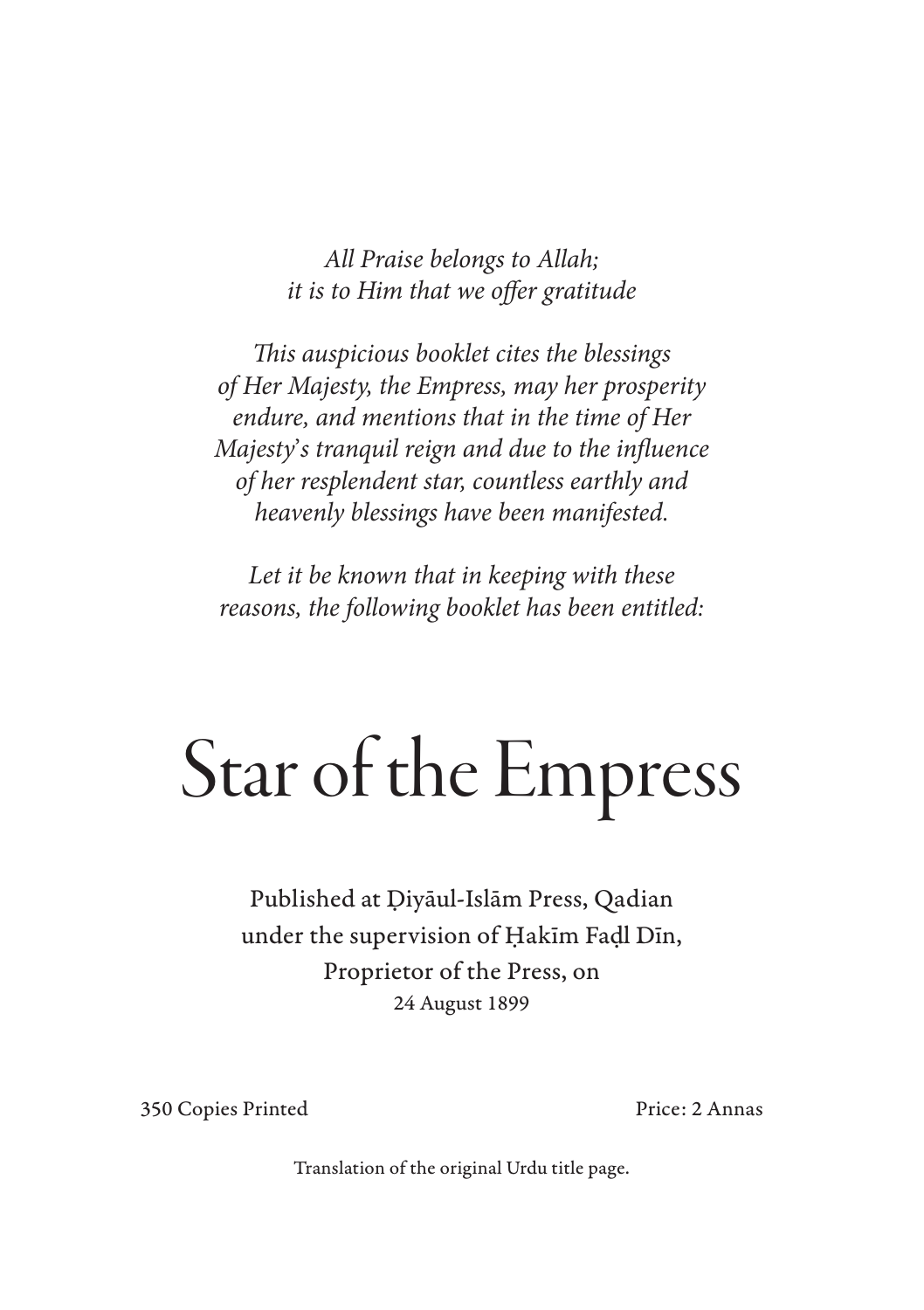#### Star of the Empress

An English rendering of *Sitara-e-Qaisarah,* written by Hadrat Mirza Ghulam Ahmad, The Promised Messiah and Mahdi, on whom be peace, Founder of the Ahmadiyya Muslim Jama'at

Translated from Urdu into English by: Sharmeen Butt Revised by: Ayyaz Mahmood Khan

First published in Urdu in Qadian, India: 1899 First English translation published in UK: 2013

© Islam International Publications Ltd.

Published by Islam International Publications Ltd. Islamabad, Sheephatch Lane Tilford, Surrey GU10 2AQ, UK

> Printed in UK at Raqeem Press, Tilford, UK

For further information please contact: Ahmadiyya Muslims Association UK Baitul-Futuh, 181 London Road, Morden, Surrey, SM4 5PT Tel: +44 (0) 20 8687 7800 or visit www.alislam.org.

ISBN: 978-1-84880-086-1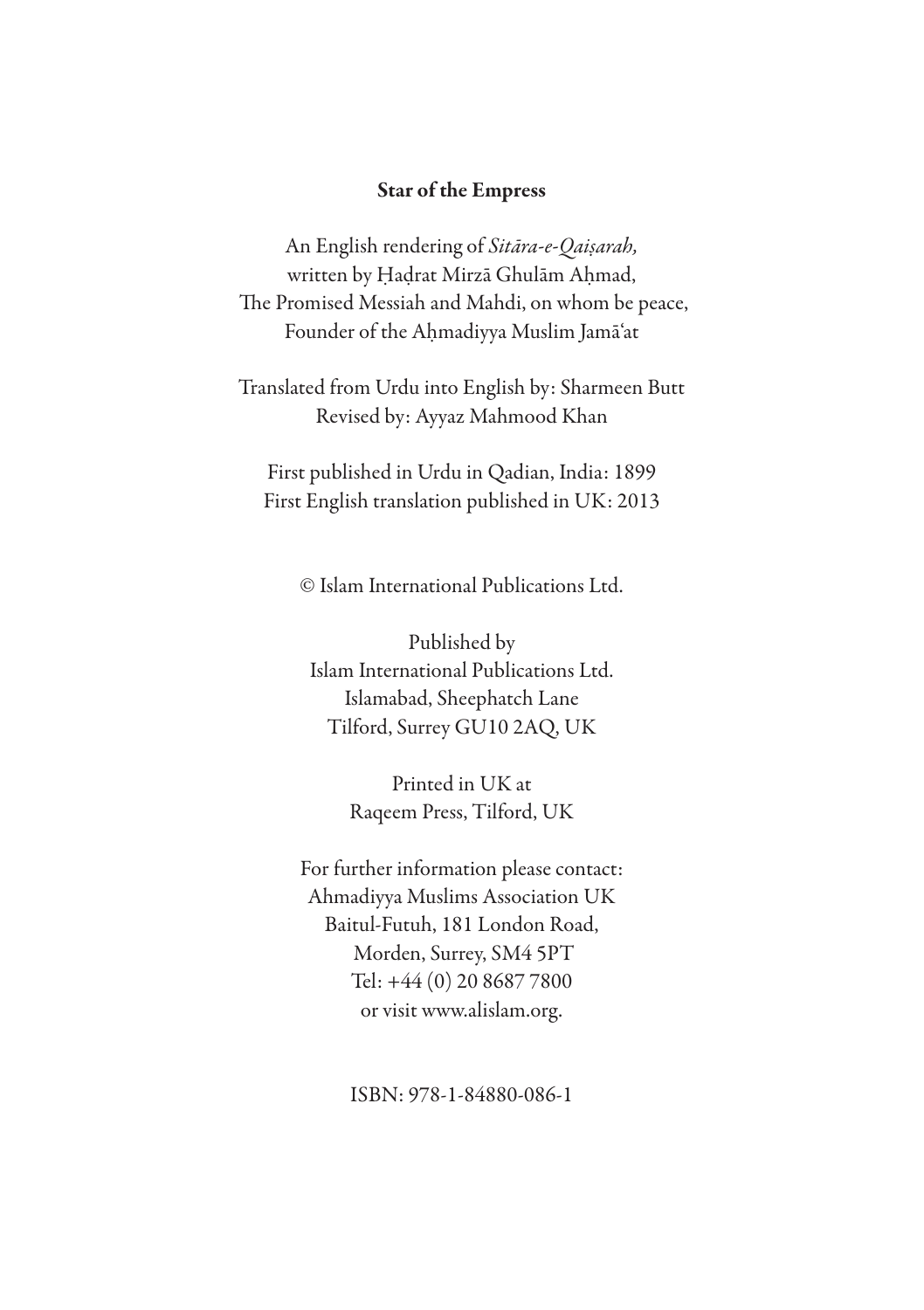## **CONTENTS**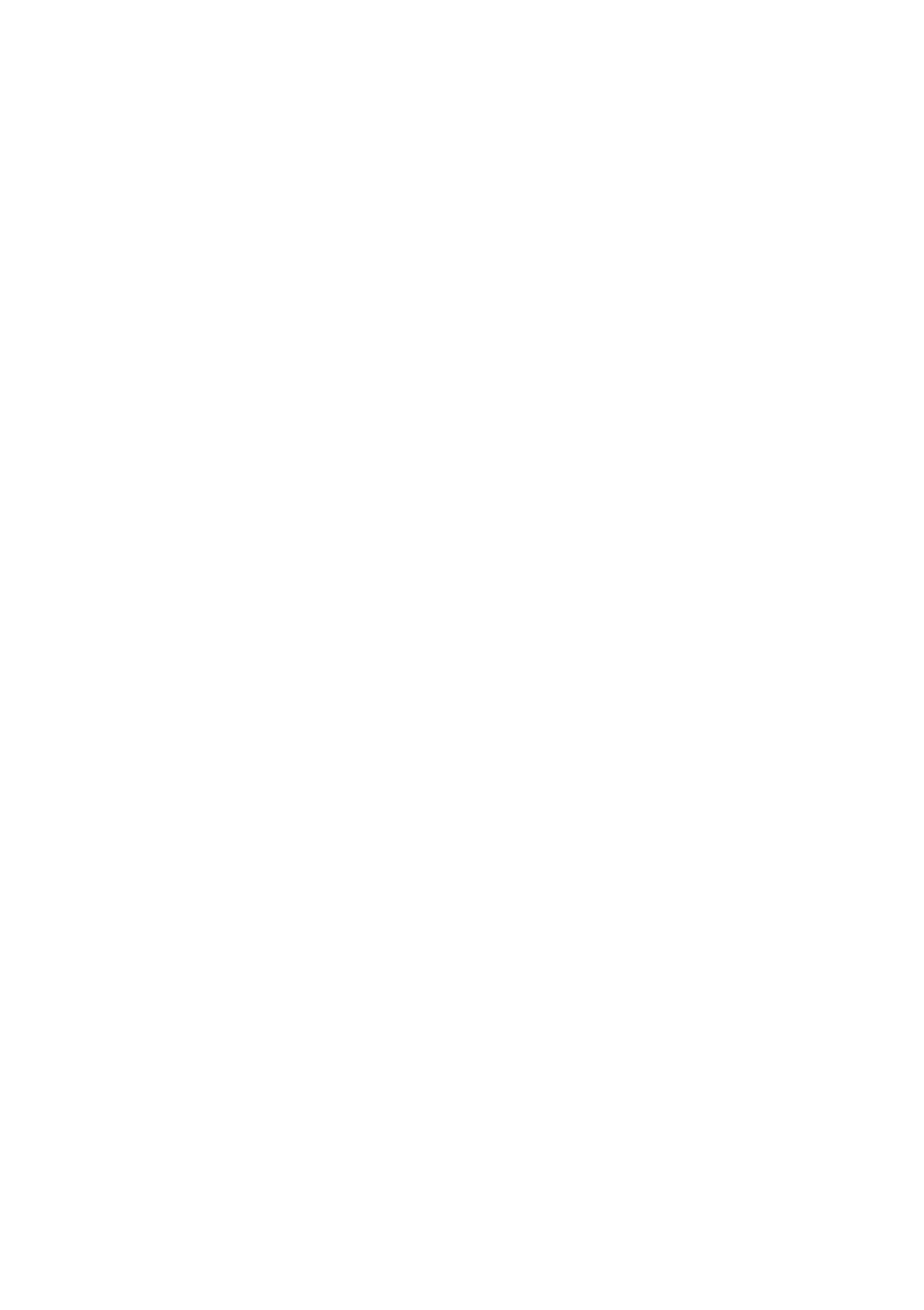## About the Author

Hadrat Mirzā Ghulām Ahmad<sup>as</sup> was born in 1835 in Oadian, India. From his early life, he dedicated himself to prayer, and the study of the Holy Quran as well as other scriptures. He was deeply pained to observe the plight of Islam which was being attacked from all directions. In order to defend Islam and present its teachings in their pristine purity, he wrote ninety-one books, thousands of letters, and participated in many religious debates. He argued that Islam is a living faith which can lead man to establish communion with God and achieve moral and spiritual perfection.

Hadrat Mirzā Ghulām Ahmad<sup>as</sup> started experiencing divine dreams, visions and revelations at a young age. This communication from God continued to increase and he announced that God had appointed him to be the same Reformer of the latter days as prophesied by various religions under different titles. He also claimed to be the Promised Messiah and Mahdi whose advent had been prophesied by the Holy Prophet Muhammad (may the peace and blessing of Allah be upon him). In 1889, under divine command, he started accepting initiation into the Ahmadiyya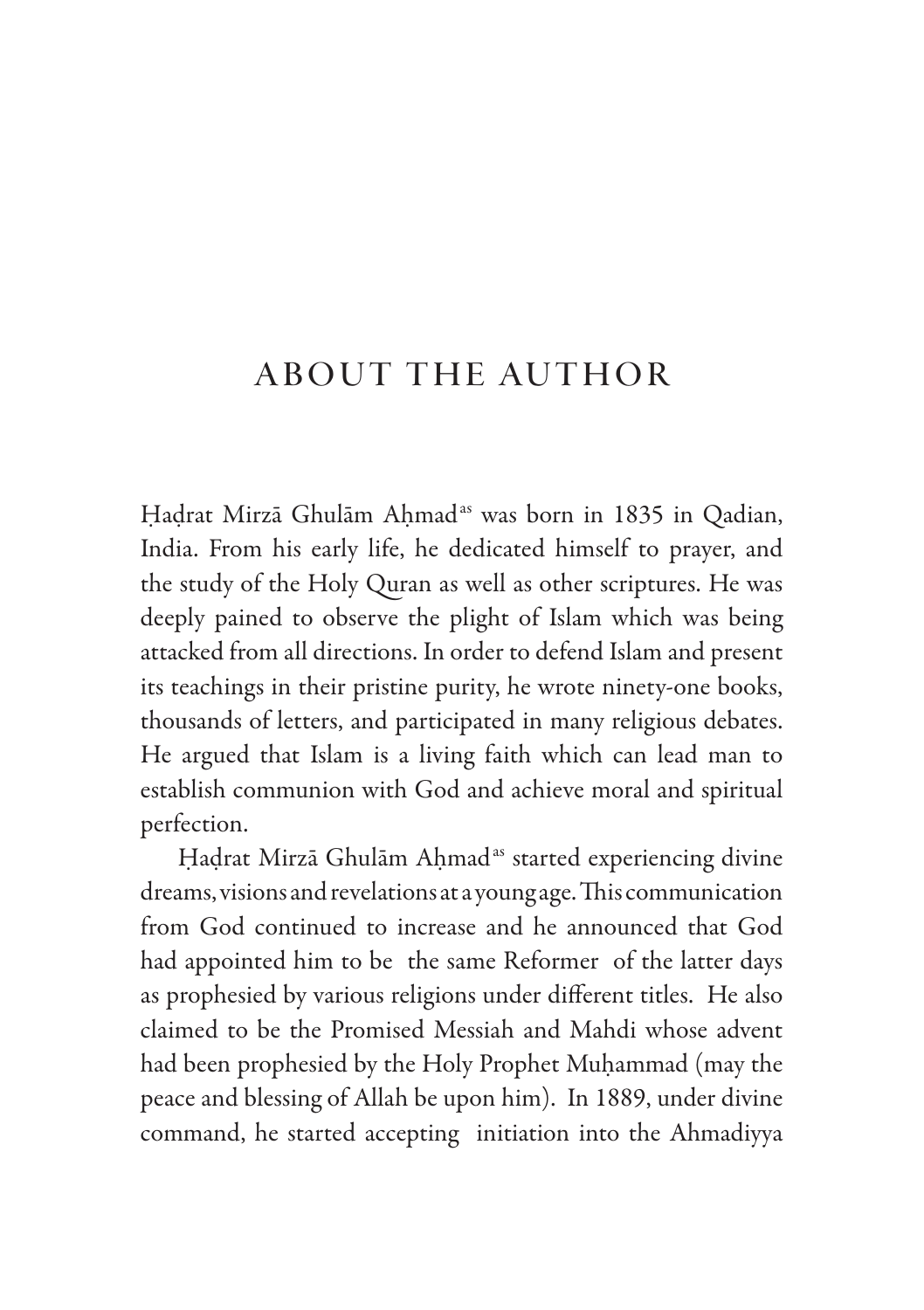Muslim Community, which is now established in more than 200 countries.

After his demise in 1908, the institution of *khilafat* was established to succeed him in fulfillment of the prophecy made in the Holy Quran that Allah the Almighty would establish *khilafat* (successorship) among the Muslims. Hadrat Mirza Masroor Ahmad<sup>aba</sup> is the Fifth Successor to the Promised Messiah<sup>as</sup> and the present head of the Ahmadiyya Muslim Community.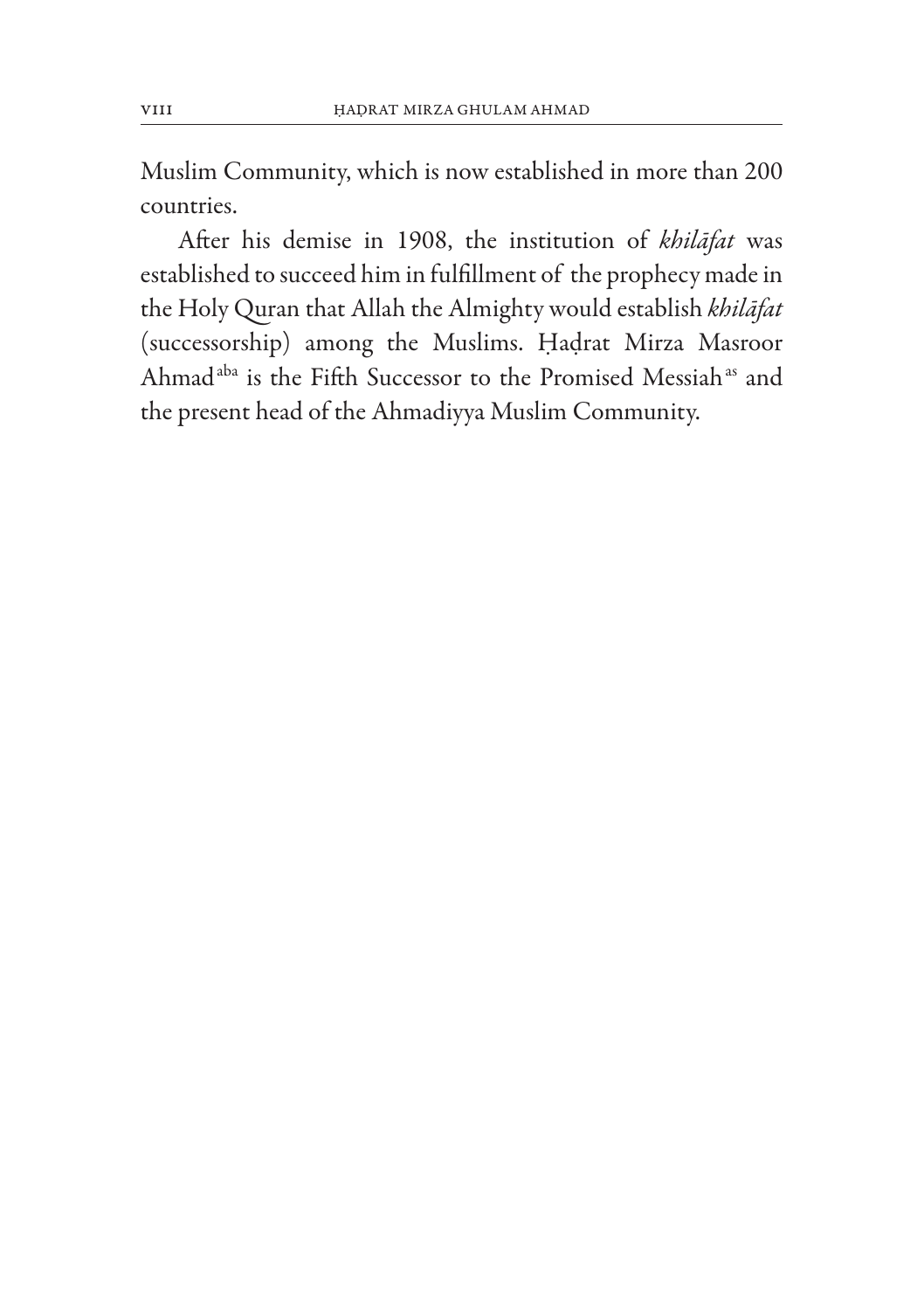### **FOREWORD**

The book *Sitara-e-Qaisarah* [Star of the Empress] was written by the Promised Messiah<sup>as</sup> on 20 August 1899 and published on 24 August 1899. In this brief exposition, the Promised Messiah<sup>as</sup> has presented, in a new light, the same views expressed in his book *Tohfa-e-Qaisariyyah* [A Gift for the Queen], which was written on the occasion of the Diamond Jubilee of Her Majesty, Queen Victoria. In this book, the Promised Messiah<sup>as</sup> has once again commended the British government for granting peace, security and religious freedom to all its subjects. He has then refuted the false doctrine of the advent of a militant Messiah and Mahdi, who according to some, would presumably, coerce the world into accepting Islam. Furthermore, he has also beautifully removed misconceptions surrounding the concept of Jihad and clearly expounds that Islam was never spread by the sword, nor is religious compulsion permitted in Islam. The Promised Messiah<sup>as</sup> then goes on to beautifully explain that the Christian concept of atonement, which logically results in Jesus<sup>as</sup> bearing the burden of curse, is a dishonour to the pure and holy person of Jesus<sup>as</sup>. Finally, the Promised Messiah<sup>as</sup> has presented his claim as being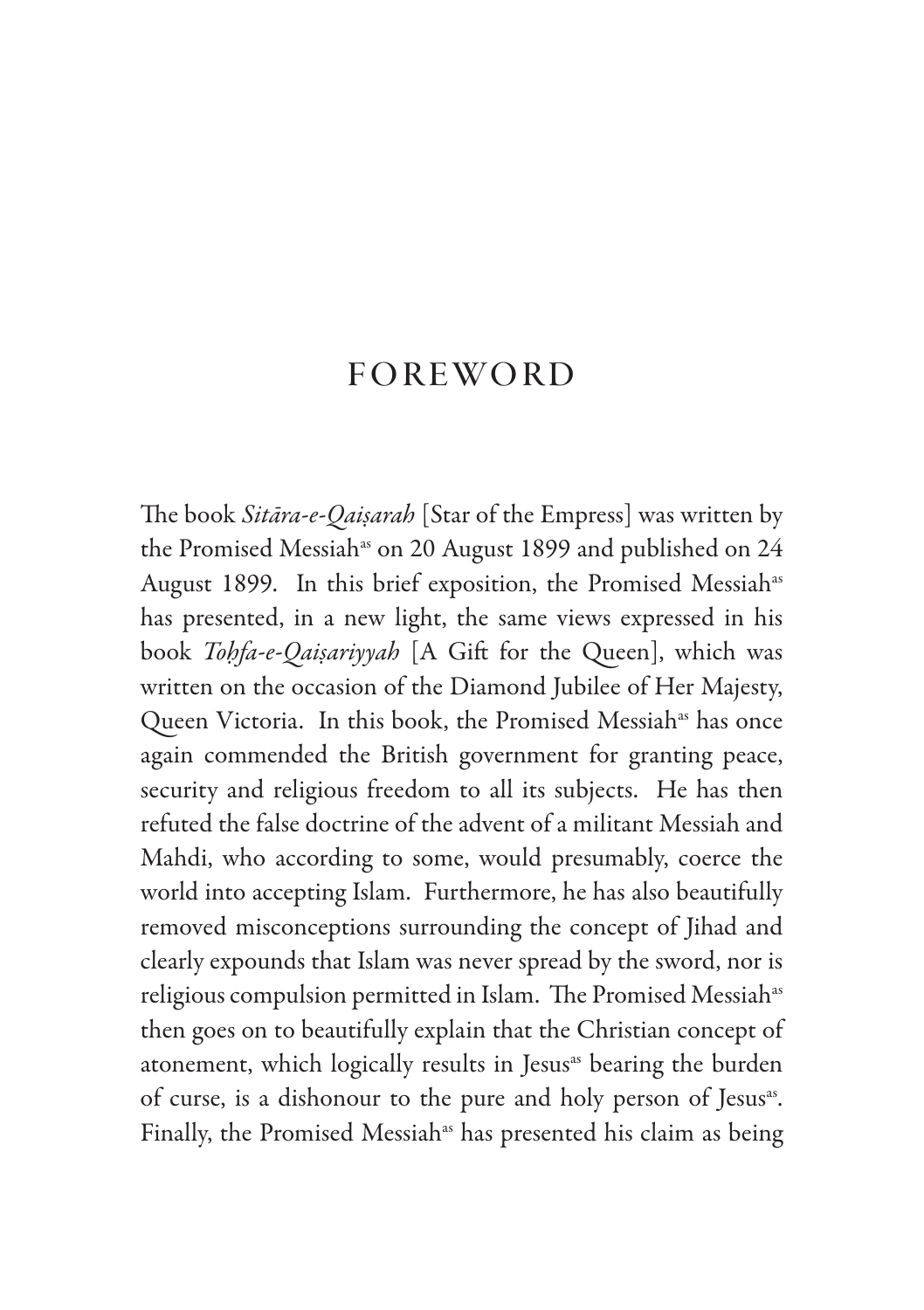the Promised Messiah and Mahdi of the latter days, awaited by all world religions.

In 2012, on the auspicious occasion of the Diamond Jubilee of Her Majesy, Queen Elizabeth II, the Ahmadiyya Muslim Community published the English translation of *Tohfa-e-Qaisariyyah* [A Gift for the Queen]. Now, Allah the Exalted has enabled us to publish the English translation of *Sitara-e-Qaisarah* [Star of the Empress]. The Ahmadiyya Muslim Community was established in the United Kingdom in 1913 and had the honour of building London's first ever mosque, known as the Fazl Mosque or the London Mosque.

This book was translated from Urdu into English by Sharmeen Butt and the initial review was done by Mohamed Arshad Ahmedi. The text was revised and prepared for print by Ayyaz Mahmood Khan. May Allah the Exalted reward them all abundantly. *Amin.*

#### Munir-ud-Din Shams

 Additional Vakilut-Tasnif London, United Kingdom April 2013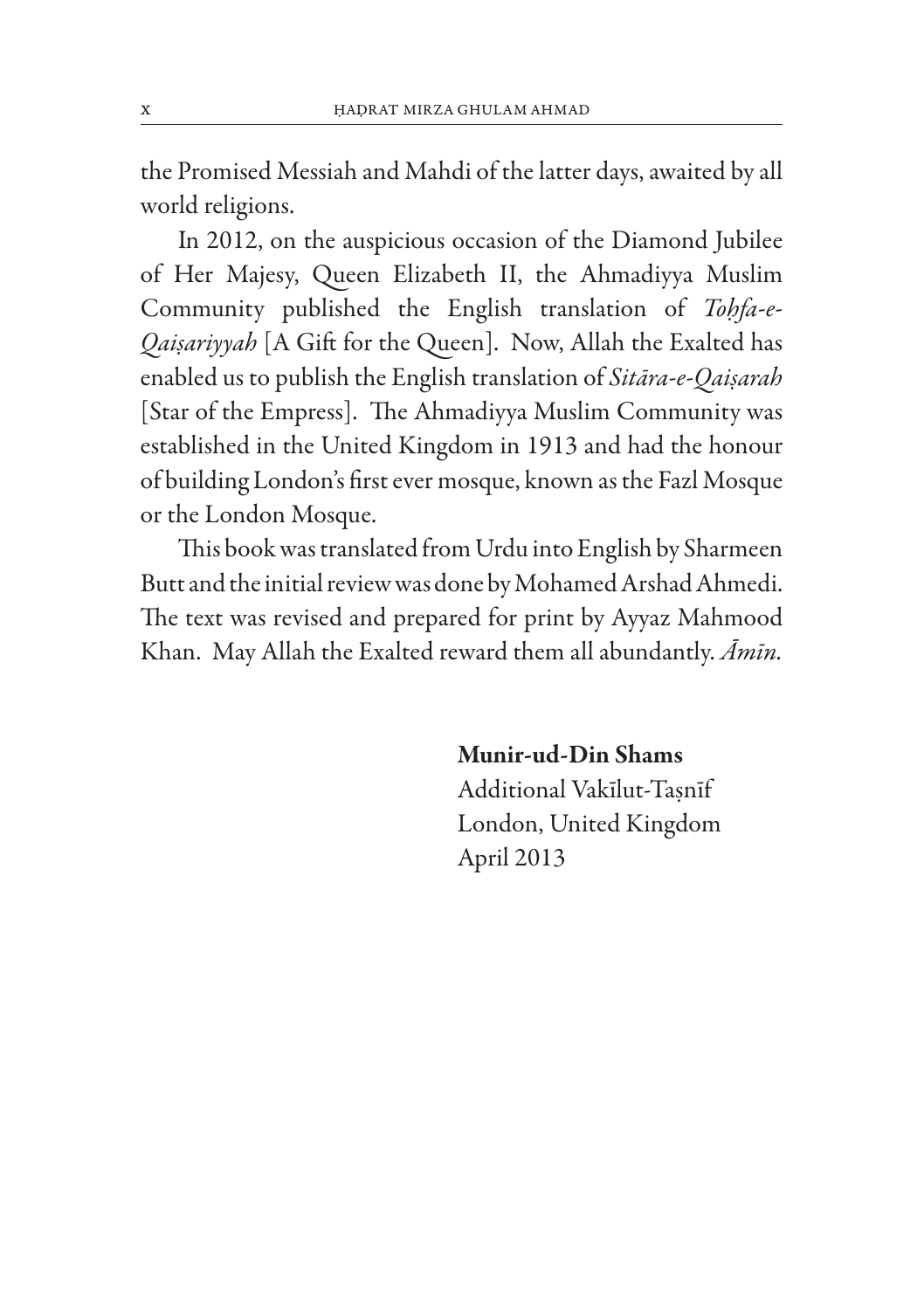## to the magnificent queen, her majesty, the empress of india & england

#### MAY ALLAH MAKE HER PROSPERITY ENDURE!

First and foremost, I pray that may the God of Omnipotence immensely bless the life of Her Majesty, the Queen of India, and increase her in prosperity, in rank and grandeur, and grant her the delight of her eyes by affording security to her sons and dear ones. After this, the writer of this submission, Mirza Ghulam Ahmad of Qadian, who lives in a small village of the Punjab named Qadian; which is situated approximately seventy miles from Lahore in the northeast corner of the district of Gurdaspur, submits that in general, most inhabitants of this country possess emotions of apposite love and sincere obedience for Her Majesty, may her prosperity endure, according to their individual degrees of perception, insight and gratitude. This stems from the comforts they are enjoying due to Her Majesty, the Queen of India's sense of fairness for all, benevolence to her subjects and administration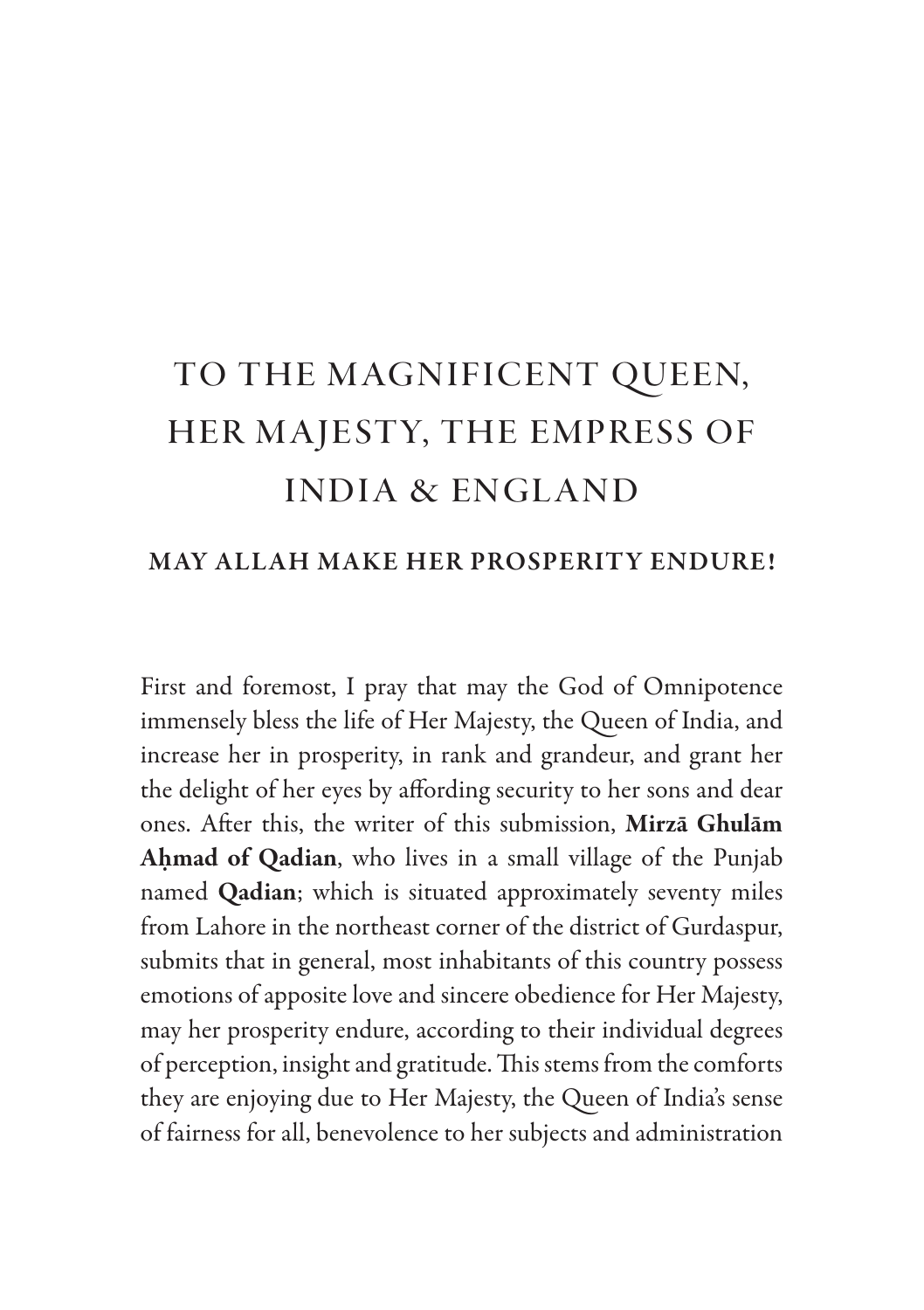of justice; and also on account of those peace policies and plans for the wellbeing of her subjects of all social strata, which have materalised at the expense of millions of rupees and through immeasurable generosity. There is the exception of a small minority of people, who I believe, also exist in hiding and live like savages and beasts. However, due to the understanding and knowledge that I possess in relation to the rights owed to this noble government and which I have already expounded in my book *'Tohfa-e-Qaisariyyah,'* [A Gift for the Queen] this humble one holds such a high degree of sincerity, love and fervour of obedience for Her Majesty and for her noble officials that I do not have the words with which to express this sincerity. Enthused by this very true affection and sincerity, on the celebration of the 'Sixtieth Jubilee' I wrote a book addressed to Her Majesty, the Empress of India, may her prosperity endure. I entitled it *'Tohfa-e-Qaisariyyah,'* [A Gift for the Queen] and dispatched it as a humble gift to Her Majesty. I was most certain that I would be honoured with a response and that this would be a source of my exaltation beyond expectation. The basis of this hope and certainty were the high moral standards of Her Majesty, the Empress of India, which are renowned in all the countries of the East and like Her Majesty's kingdom, are so unparalleled in their extent and breadth, that it is impossible to find their similitude anywhere else. Nevertheless, I am extremely surprised that I was not even obliged with a single royal word. My conscience does not accept on any account that if my humble offering, that is, the book *'Tohfa-e-Qaisariyyah,'* [A Gift for the Queen] had been presented to Her Majesty, the Empress, I would not have been obliged with a reply. Most certainly there must be some other reason which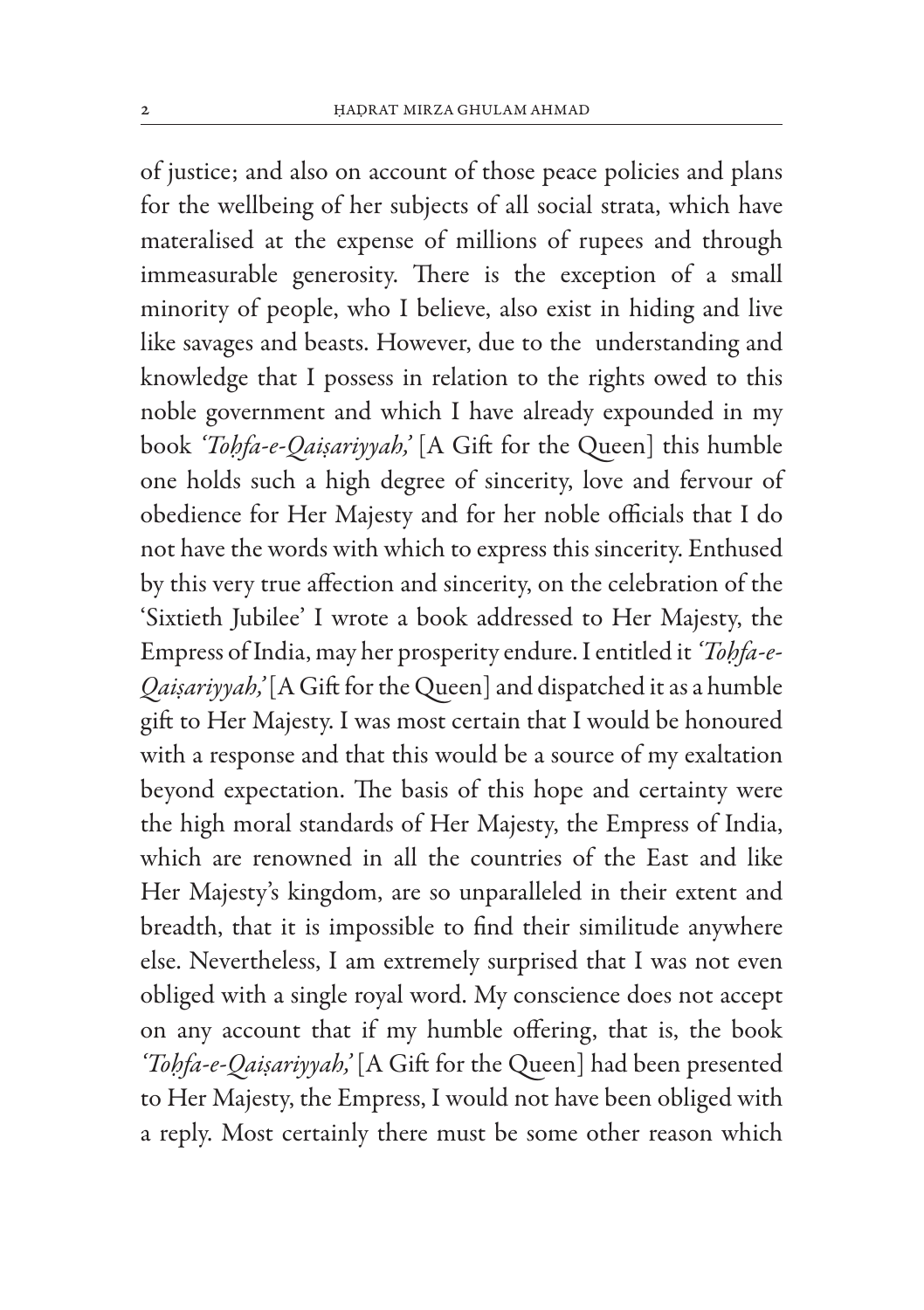has nothing to do with the will, choice and knowledge of Her Majesty, the Empress of India, may her prosperity endure. Hence, the favourable view that I hold for Her Majesty, has compelled me once again to draw the attention of Her Majesty towards this gift, that is, *'Tohfa-e-Qaisariyyah,'* [A Gift for the Queen] so that I may derive joy from a few words of royal approval. It is for this purpose that I dispatch this submission. I hereby venture to submit a few words to Her Majesty, the Honoured Empress of India, may her prosperity endure. I belong to a noble Mughal family of the Punjab and prior to the Sikh reign; my ancestors were rulers of an independent State. My great-grandfather Mirza Gul Muhammad was such a wise, sagacious, valiant and virtuous person with skills of governance that when the sovereignty of the Chughta'i kings of Delhi fell weak, due to their inability, decadence, indolence, and lack of determination, certain courtiers undertook efforts for him to ascend the throne of Delhi. For he possessed all the characteristics associated with intelligence and benevolence for his subjects, and he was also from a royal family. However, since the fate and reign of the kings of Delhi was all but consumed, this proposal did not gain widespread approval. Many atrocities were committed against us during the reign of the Sikhs and our ancestors were evicted from all the villages of the State. Not a moment was spent in peace. Our entire State was mixed to dust before the auspicious rule of the British could step in and only five villages remained. My father, the late Mirza Ghulam Murtada, who had faced great misfortunes during the reign of the Sikhs awaited the British rule like a thirsty person who longs for water. When the British government assumed rule of this country, he was so overjoyed by this blessing, i.e., by the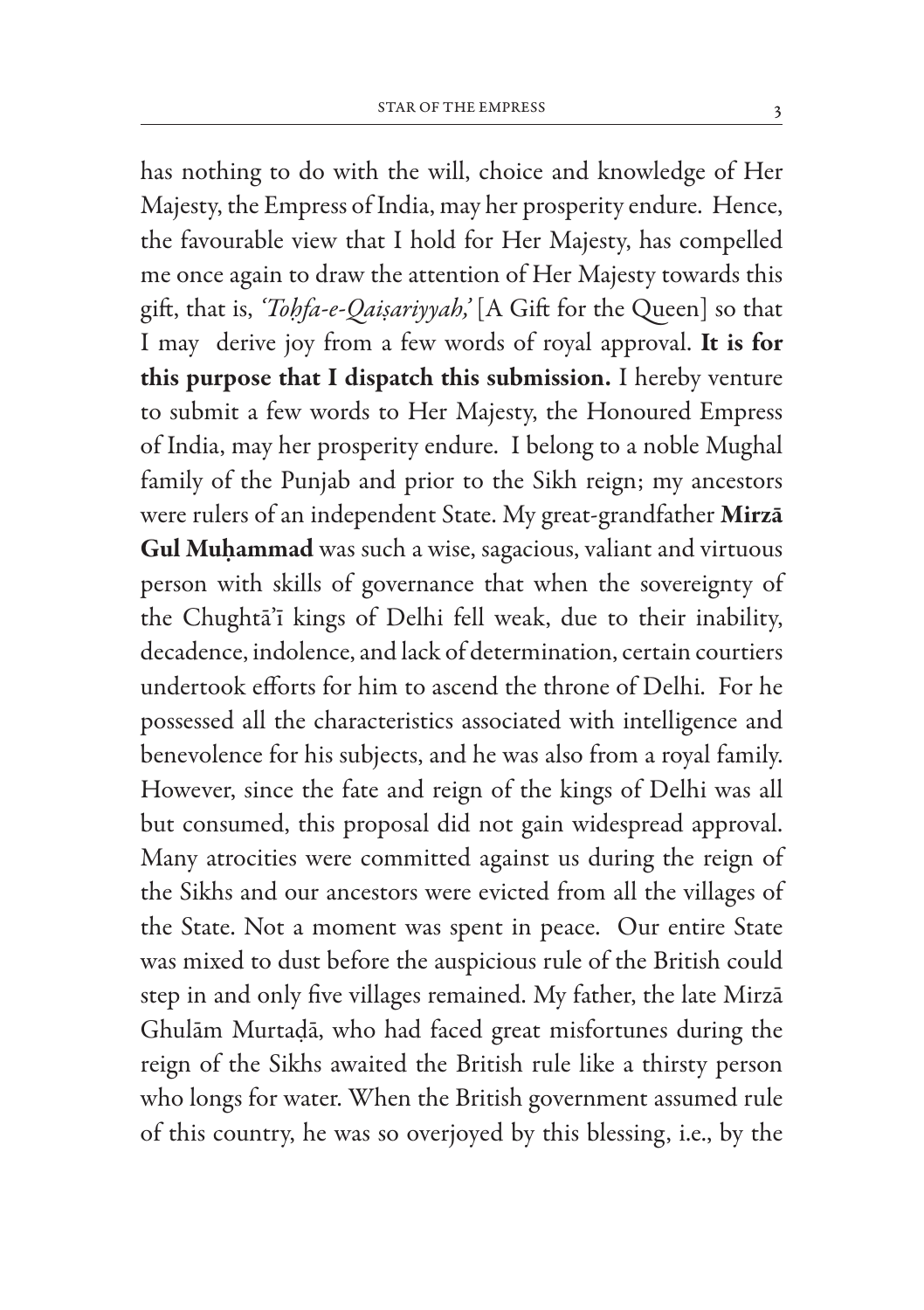establishment of the British government, that it was as if he had discovered a treasure-trove. He was a great well-wisher and devotee of the British government. It is for this reason that he provided fifty mounted horses to the British government as assistance, during the mutiny of 1857. Even afterwards, he always remained vigilant so that if his assistance was ever required, he would most willingly afford it to this government. Had the mutiny of 1857 went on any further, he was prepared to provide the help of up to an additional hundred cavalry-men. In short, this is the manner in which his life was spent. After his demise, this humble one detached himself completely from worldly matters and became occupied with God the Exalted. The service that I have rendered in support of the British government is that I arranged for the publication of a quantity of approximately fifty thousand books, journals and posters, which were then distributed throughout the country as well as in other Islamic countries. These were published on the subject that the British government is a wellwisher for us, the Muslims; therefore, it should be the obligation of each and every Muslim to be truly obedient to this government and be sincerely grateful for this good fortune and continue to supplicate for it. I wrote these books in various languages, namely, Urdu, Persian and Arabic, and distributed them throughout the Muslim world, so much so that they were even published widely throughout Makkah and Madinah, the two sacred cities of Islam. Moreover, they were distributed in Constantinople, the capital of the Byzantine Empire; in Syria, Egypt, Kabul and in other cities of Afghanistan insofar as possible. As a result, hundreds of thousands of people gave up their false notions on Jihad, which had taken root in their hearts due to the teachings of ignorant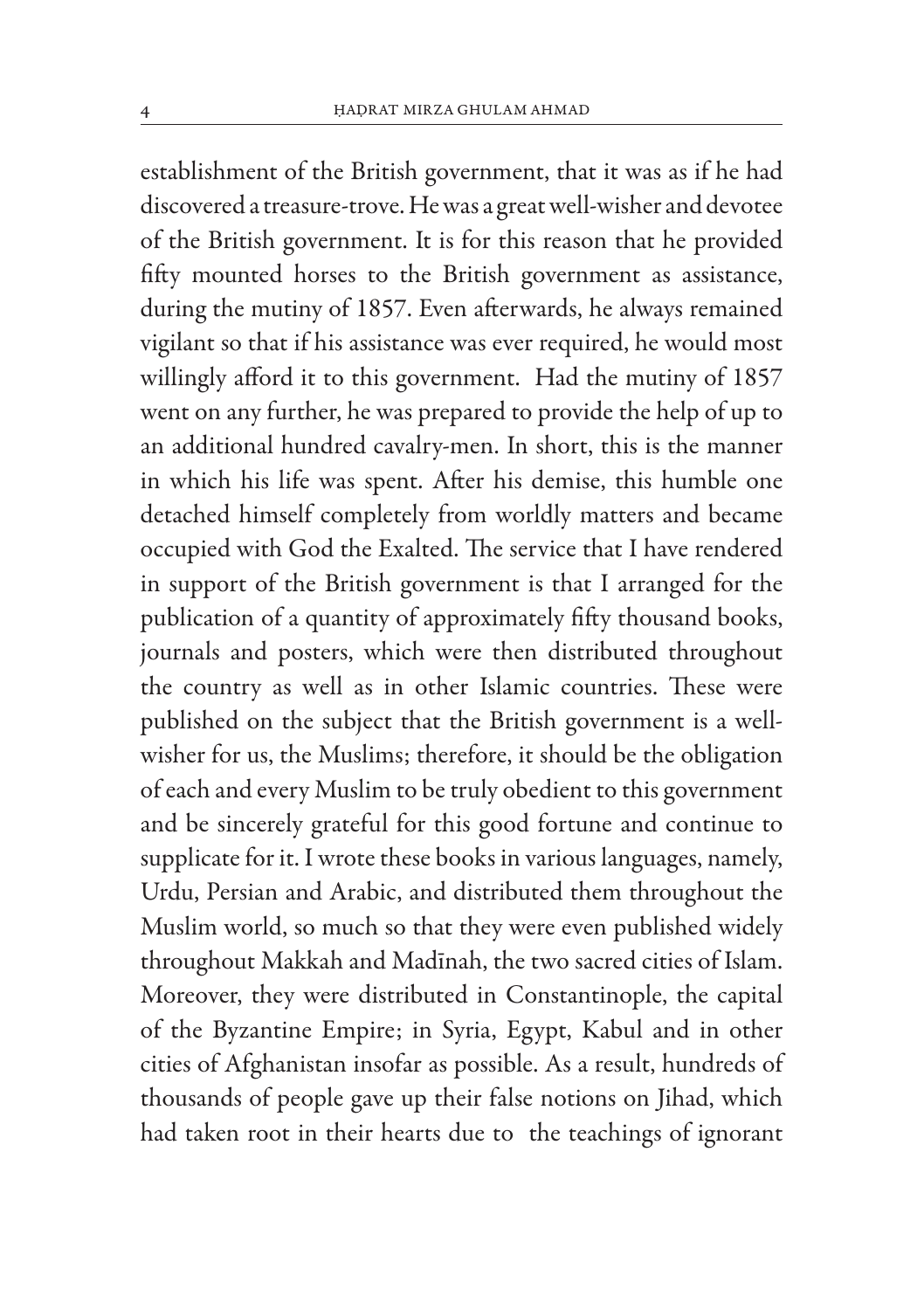Mullahs. I take pride in the fact that no other Muslim in British India was able to match the service, which came to pass through me. I do not deem this twenty-two year service of mine as being a favour upon this benevolent government. For I acknowledge that with the coming of this government, we and our ancestors, were delivered from a burning iron furnace. It is for this reason that along with all my dear ones, I raise my hands and supplicate; O God, keep this august Empress of India, may her sovereignty endure, safe and may she reign long over us, and let the shade of Your succour protect her at every step, and prolong the days of her prosperity.

These were the circumstances, services and prayers that I earlier submitted in *'Tohfa-e-Qaisariyyah,'* [A Gift for the Queen] which was sent to Her Majesty, the Empress of India. In view of Her Majesty's innumerable moral qualities, every day I remained hopeful to receive a reply and I continue to maintain this hope. I believe it is impossible that if the humble gift of a well-wisher such as myself, which was [a book] written with immense sincerity from the depth of my heart, had been presented to Her Majesty, the Empress of India, may her prosperity endure, it would not have brought forth a response. On the contrary, indeed, it would have arrived; indeed, it would have arrived. Therefore, I am compelled to write this submission as a reminder, due to the immense confidence I hold in the gracious morals of the Empress of India. This submission is not a mere composition of the pen; rather, my heart has compelled the hand to write this letter of goodwill with the strength of certainty. I pray that God the Exalted may cause this letter to reach Her Majesty, the Empress of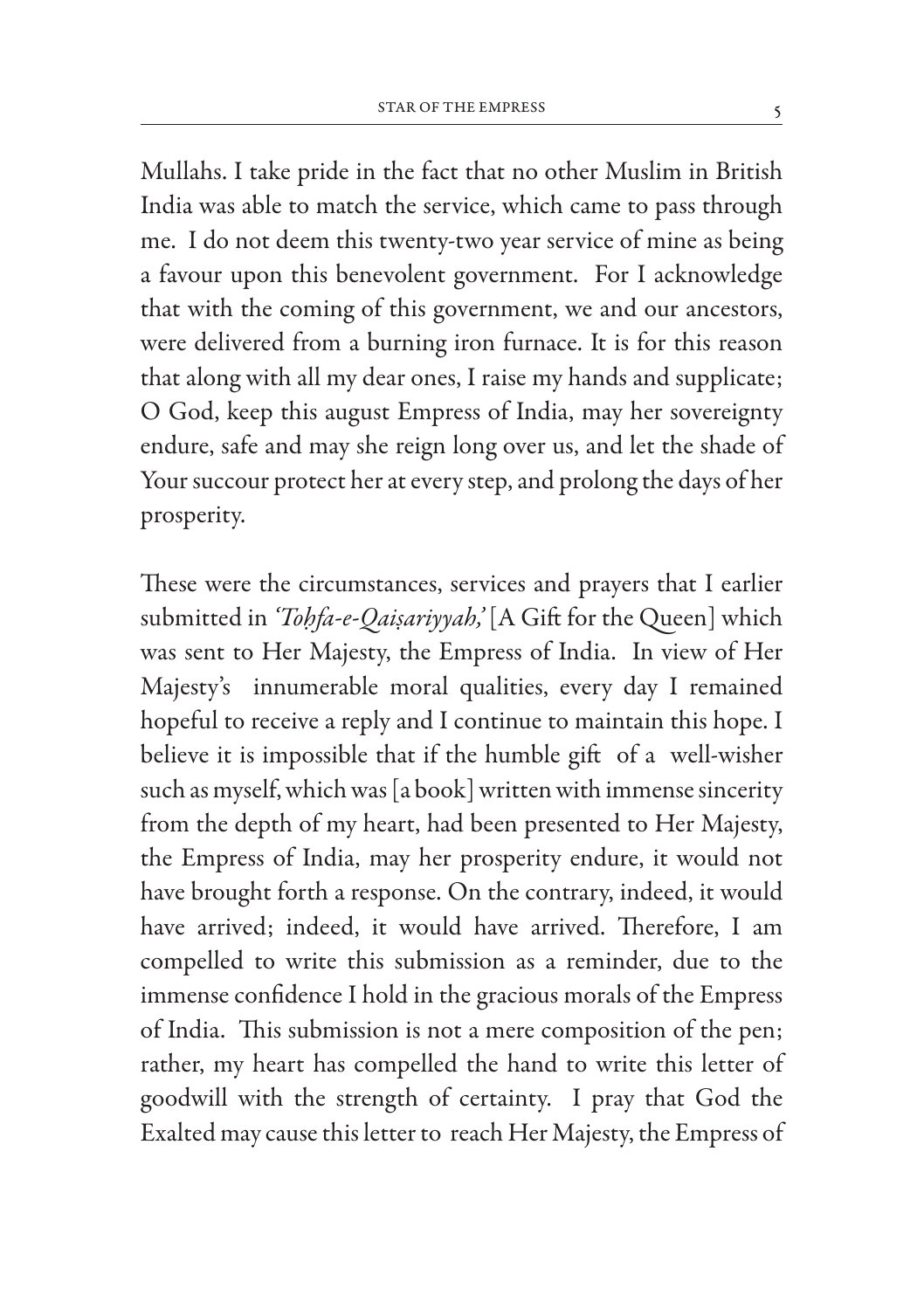India, may her prosperity endure, at a time of peace, security and joy. Furthermore, that He inspires the heart of Her Majesty to recognise with her pure insight, the true affection and sincerity that I have in my heart for her revered self, and she, by virtue of her benevolence, obliges me with a considerate reply. I have also been commissioned to convey the glad tidings to Her Majesty, the magnificent Empress of India, that just as on earth and through worldly means, God the Exalted, with His infinite Mercy and perfect Wisdom has established the rule of Her Majesty in this country and abroad, so that He may fill the world with justice and peace; similarly, from the unseen, He has Himself ordained in Heaven, the establishment of a spiritual system in her auspicious reign, so that the heart-felt objectives of our august Queen, the Empress of India, may be fulfilled and supported, which are to promote justice, peace and the welfare of mankind; the eradication of disorder, reformation of morals and the removal of savage conditions. This shall nurture with heavenly water the garden of peace, security and goodwill that she wishes to plant. In accordance with His eternal promise with respect to the advent of the Promised Messiah, He has sent me from Heaven, so that in the spirit of that man of God, who was born in Bethlehem and brought up in Nazareth, I may engage myself in assisting with the good and blessed objectives of Her Majesty. He has anointed me with countless blessings and has appointed me as His Messiah so that from Heaven, He may Himself support Her Majesty in her pure ambitions. O Blessed Empress, may God protect you and gladden our hearts with your long life, prosperity and success. The advent of the Promised Messiah in your reign, which is filled with the light of sincerity, is a testimony from God that you excel all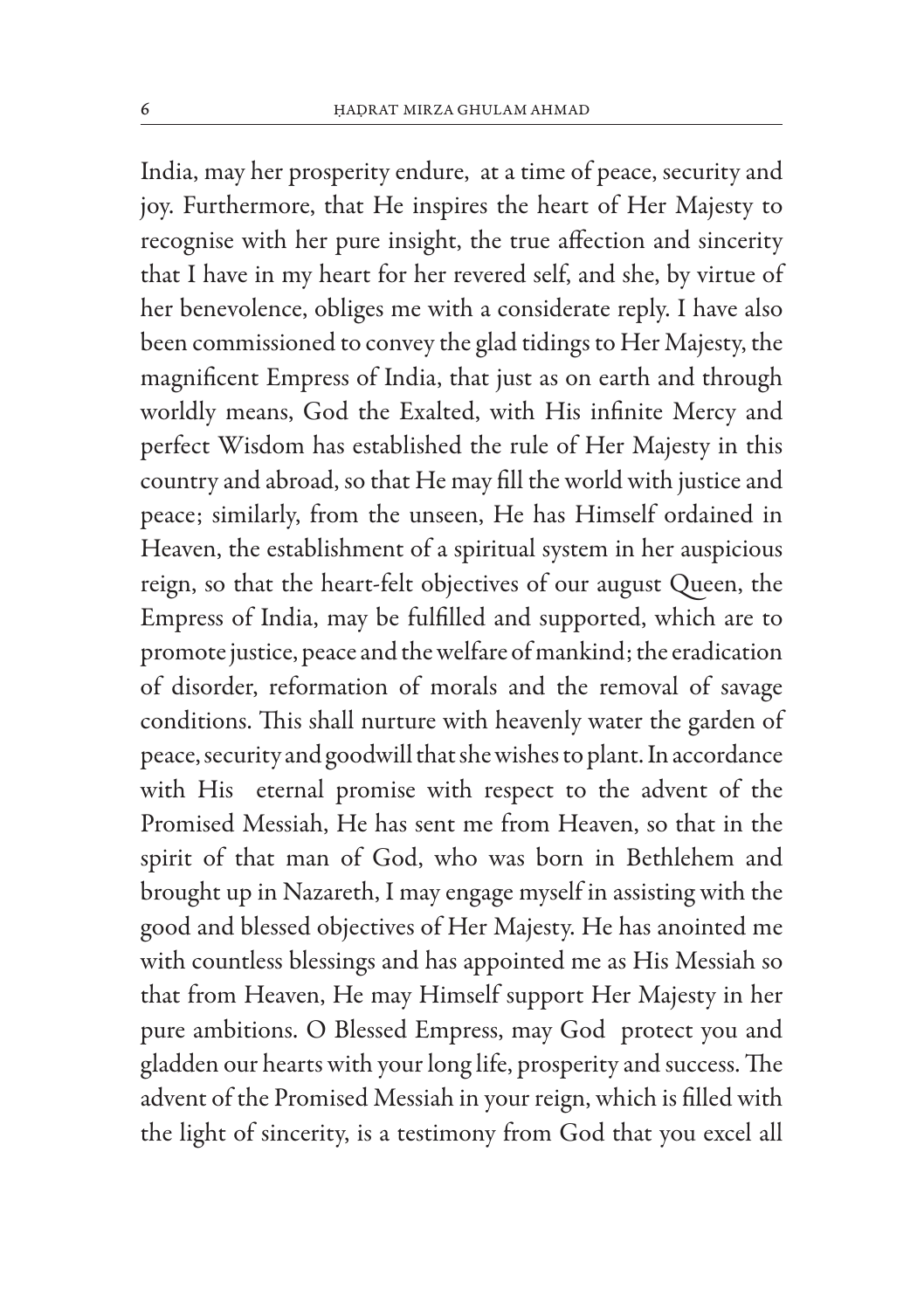other monarchs in your love for peace, good governance, compassion towards your subjects and in justice and equity. Both Muslims and Christians believe in the forthcoming advent of the Promised Messiah. However, they state that he shall appear in an era and time when the wolf and lamb will feed together and children will play with serpents. Thus, O august Empress, this refers to your era and your reign. One who has eyes may see and one who is free from prejudice, may understand. Your Majesty, it is your reign alone which has gathered beasts and meek birds in one place. The honest, who are like children, interact with mischievous serpents and they have no fear under your peaceful patronage. Which other reign could be more peaceful than yours in which the Promised Messiah would come? O august Empress, your pure ambitions draw in Divine succour and due to the magnetism of your good intentions the Heaven continues to lean towards the earth with mercy. Hence, there is no other reign other than your own which would be appropriate for the advent of the Promised Messiah. Thus, God has sent down a light from the Heavens during your luminous era, because light draws in light while darkness attracts darkness. O august and honourable Queen of the age, clear indications of your peaceful reign are found in the books which allude to the advent of the Promised Messiah. However, it was essential for the Promised Messiah to appear in the world just as Iliya [Prophet Elijah] came as a manifestation of Yūhannā [John the Baptist]; that is, in his essence and disposition, Yuhanna became Iliya in the sight of God. The same happened here, in that a person has been vested with the essence and disposition of 'Isa [ Jesus] (on whom be peace) in your blessed era. This is why he has been named the Messiah. His advent was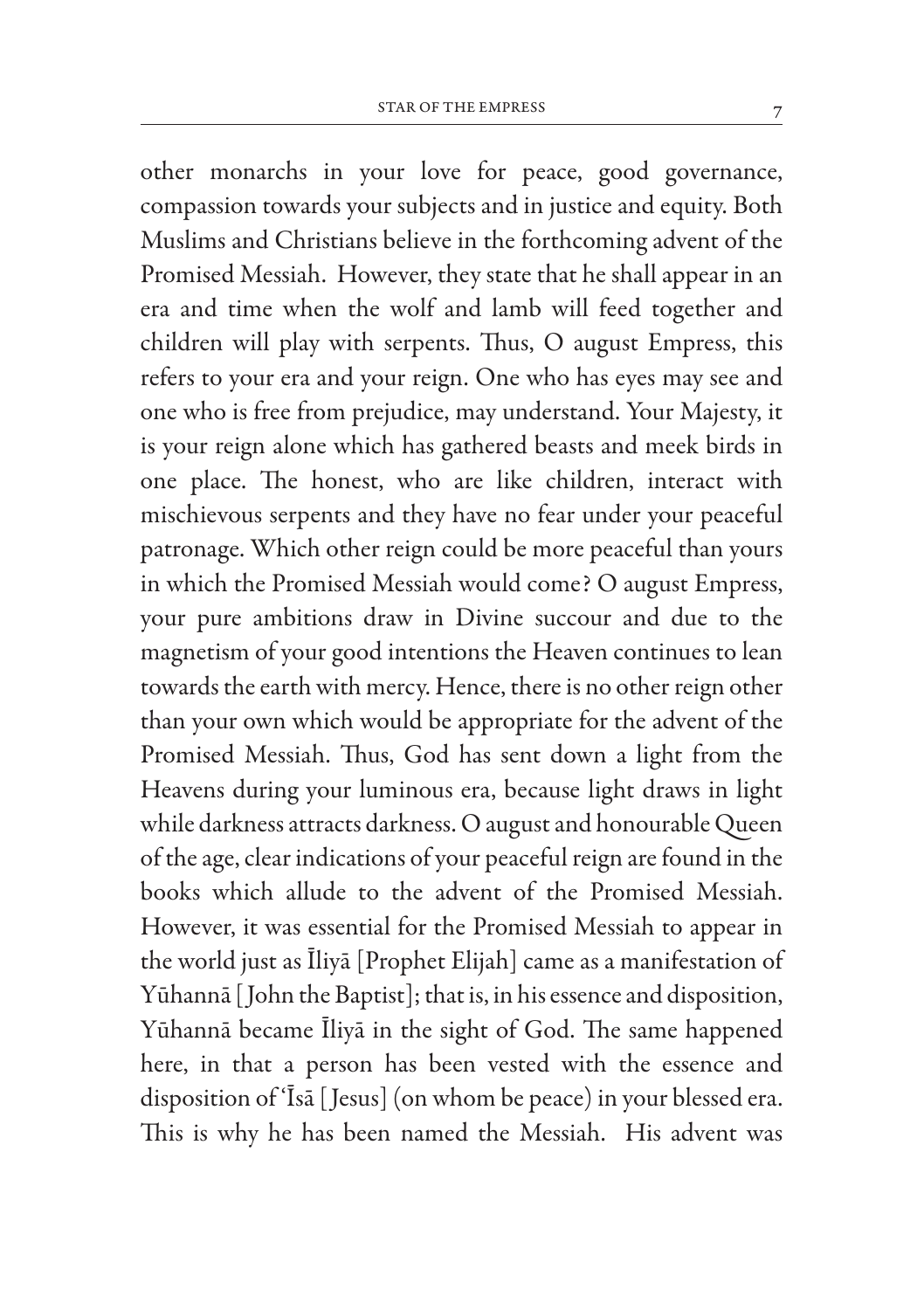certain because it is not possible for God's holy scriptures of the past to prove false. Your Majesty, O Pride of all her subjects, it is the custom of God since time immemorial that if the sovereign of the time is well-intentioned and desires the welfare of his subjects; when in accordance with his power, he has fully instituted a system for public peace and goodness, and his heart is empathetic for the public to make pious transformations, Divine mercy becomes ebullient for him in Heaven. A spiritual man is sent to earth according to the [sovereign's] strength and desire. The birth of such a perfect reformer is brought about by the pure-intent, courage and universal sympathy of that just ruler. This comes to pass when an equitable ruler is born as an earthly saviour, and owing to his extraordinary courage and sympathy for mankind, he naturally requires a heavenly saviour. This is what occurred at the time of the Messiah (on whom be peace), because Caesar, the Roman Emperor of that time was a good person and was averse to cruelty on earth. Moreover, he sought the welfare and salvation of the people. It was then that the God of Heaven raised a lightgiving moon from the land of Nazareth - 'Isa [ Jesus], the Messiah; so that just as the word *'Nazareth'* signifies verdure, freshness and greenery in Hebrew, the same could be instilled in the hearts of people. O our dear Empress of India, may God grant you long life. Your goodness of intent and sincere sympathy for your subjects is no less than that of the Caesar of Rome. In fact, we forcefully state that it is far greater than his because there is a multitude of poor subjects under you, with whom Your Majesty wishes to be sympathetic. The manner in which you desire the benefit of your humble subjects in every respect, and the manner in which you have demonstrated examples of your philanthropy and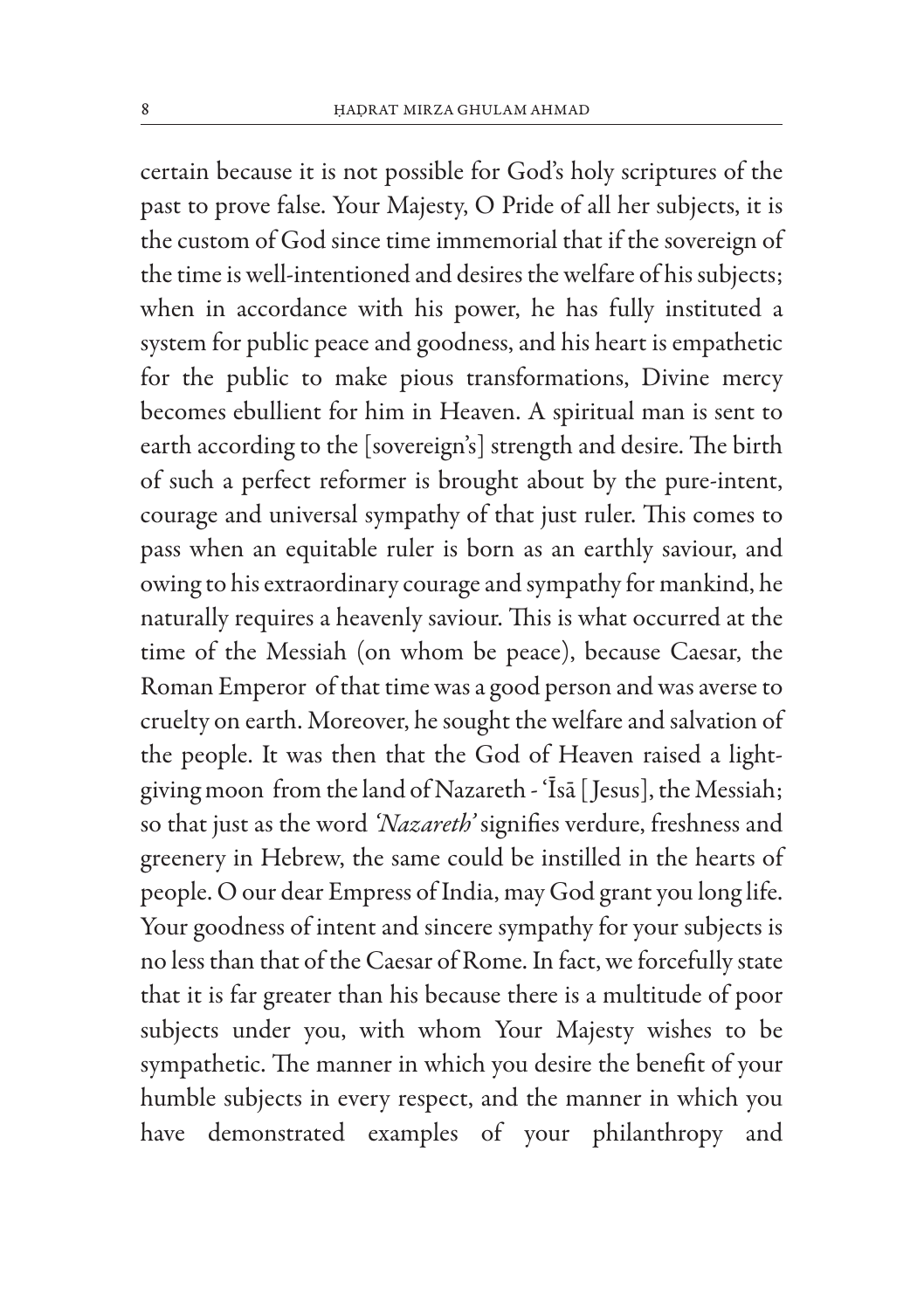benevolence to your subjects, are such excellent qualities and blessings as are not found in any of the previous monarchs. Therefore, your works, which are completely imbued with goodness and beneficence, above all require that just as Your Majesty is compassionate about the salvation, welfare and comfort of all your subjects and as you are engaged in initiatives for benevolence towards your subjects, God in Heaven too, may assist you. Therefore, this Promised Messiah who has come to the world is but one outcome of your blessed person, sincere good intention and true sympathy. During your reign God has remembered the grieved people of the world and He has sent His Messiah from Heaven. He was born in your kingdom and in your empire so that this may serve as a testimony to the world that the dispensation of justice in your dominion has attracted the dispensation of justice in Heaven towards itself. Your dispensation of grace has generated a dispensation of grace in Heaven. As the coming of this Messiah serves as a final judgement in the world on the distinction between truth and falsehood, it is for this reason that the Promised Messiah is called *Hakam* [Arbiter]. Just as the word *'Nazareth'* alludes to an era of freshness and verdure, the village of this Messiah was called Islampur Qadi Majhi. In this manner, the word *'Qadi'* [Judge] could make an indication towards the final Arbiter of God, through whom God's chosen ones would be given the gladtiding of eternal grace. Furthermore, this would also serve as a subtle indication towards the name of the Promised Messiah, which is *Hakam* [Arbiter]. This village was named Islāmpūr Qādī Majhi at the time of King Babar, when a large area of the region of Majh was conferred upon my ancestors to govern. Gradually, this rule became a self-governing State, and due to common usage, the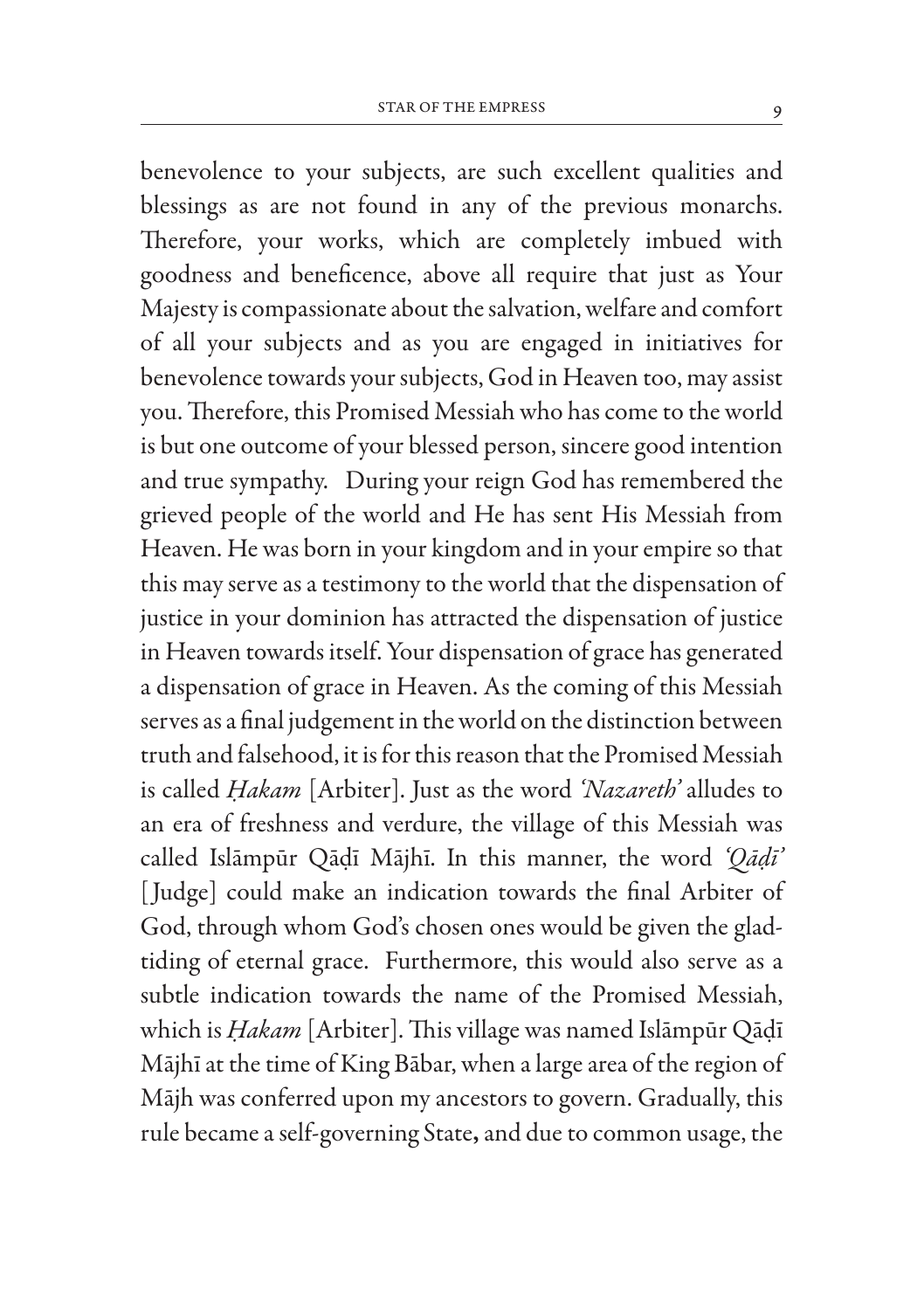word *'Qadi'* changed into *'Qadi'* which later, turned into Qadian. Hence, the words Nazareth and Islampur Qadi are most meaningful names. One of them denotes spiritual verdure, while the other infers spiritual arbitration, which was the task of the Promised Messiah. Your Majesty, Empress of India, may God bless your life with honour and happiness. How blessed is your reign. The hand of God supports your objectives from Heaven. Angels are beautifying the pathways of your benevolence for your subjects and your good intention. The exquisite vapours of your justice are rising like clouds so that they might turn the entire country into the envy of springtime. Mischievous is such a person who does not value your reign and wretched is the one who is not grateful for your favours. Since it is a matter of certainty that there is affinity between hearts, I have no need to employ verbosity in order to express that I have sincere affection for you and in particular there is love and high regard for you in my heart. Our prayers for you continue night and day in the likeness of flowing water. We are not your subjects due to harsh political pressures. Rather, our hearts are drawn towards you because of your countless qualities. O auspicious Queen of India! Blessed be your greatness and good-name. God watches over the country that you oversee. The hand of God's mercy rests upon the subjects of whom you are a guardian. Moved by your pure intentions, God has sent me so that I may once again establish the ways of virtue, pure morals and reconciliation. Your Majesty, Empress of India, I have been informed by God the Exalted that a fault exists in both Muslims and Christians, which has distanced them from true spiritual life. This fault does not allow the two of them to come together; on the contrary, it is creating mutual discord among them. The fault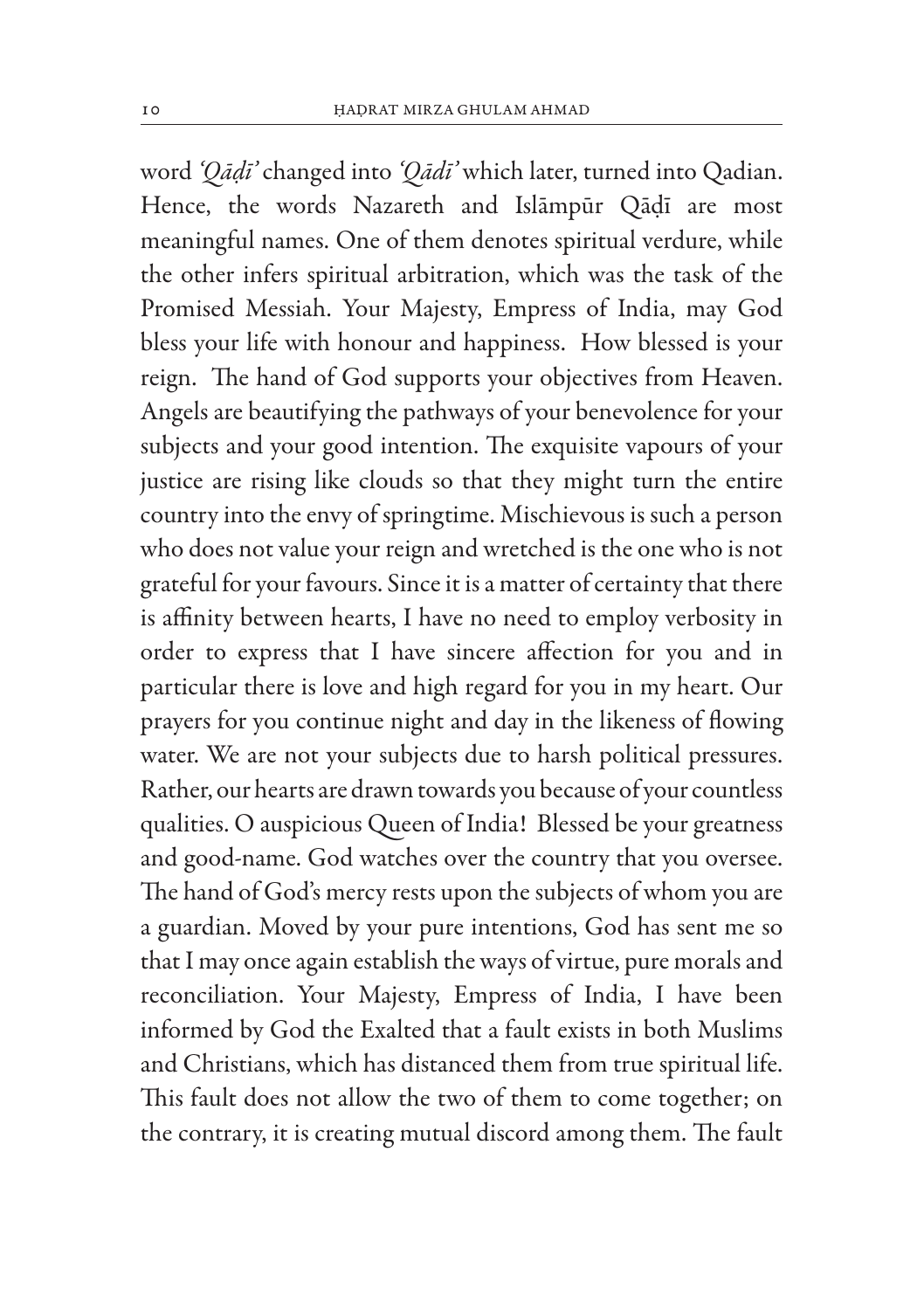is that there are two extremely dangerous and utterly erroneous views held by Muslims. They consider Jihad of the sword for the sake of religion as being an article of faith and this obsession leads them to believe that by murdering an innocent person they have done a very good deed. This belief has been corrected to a large extent amongst a majority of the Muslims in British India and the hearts of thousands of Muslims have been cleansed by my efforts which span twenty-two to twenty-three years. However, there is no doubt that in some foreign countries these thoughts are still actively held. It is as if these people have understood violence and compulsion to be the core and essence of Islam. However, this view is absolutely false. The Qur'an clearly commands not to raise the sword in order to spread Islam and that the innate qualities of the religion should be presented and that others should be attracted through pious models. Do not think that in the early days of Islam use of the sword was commanded, because the sword was never wielded to spread religion. Quite the contrary, it was drawn in self-defence against enemy attacks or in order to establish peace. Compulsion in faith was never the objective. It is a pity that this fault still exists among wrongdoing Muslims. For their reformation, I have distributed an excess of fifty thousand short and detailed books and leaflets in quantity, throughout the country and abroad. I am hopeful that soon a time shall come when the Muslims will be cleared of this blemish.

The other fault which exists within our Muslim people is that they await a militant Messiah and Mahdi whom they presume will fill the world with blood. This notion is completely false. It is written in our authentic books that neither shall the Promised Messiah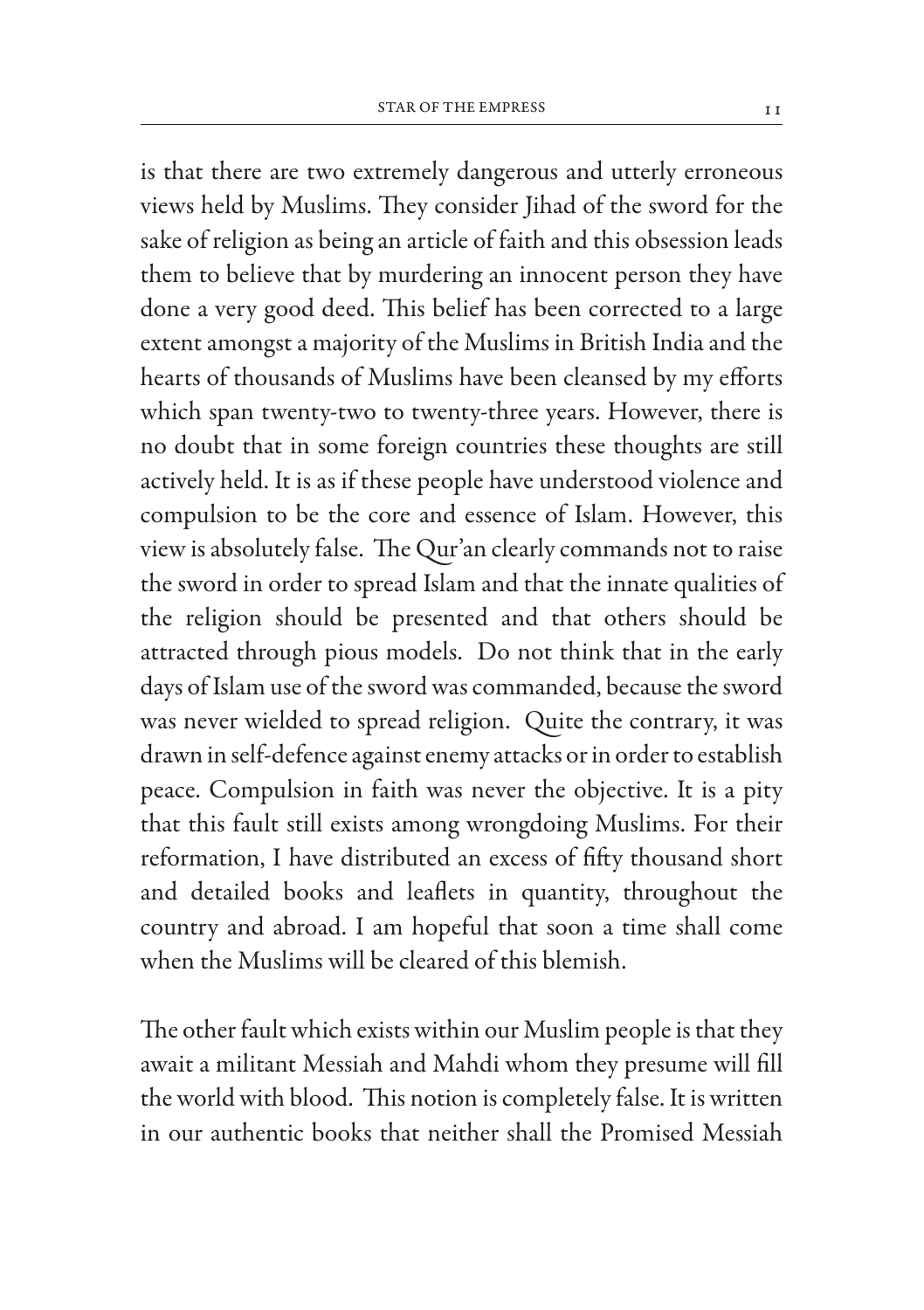engage in war, nor shall he raise the sword. On the contrary, he will possess the essence and character of 'Isa [Jesus], on whom be peace, in every respect. He shall be so imbued with his nature that it shall be as if he is exactly the like of him. These two faults are found in the present-day Muslims due to which most of them hold rancour against other nations. However, God has sent me so that I may remove these faults. The title of *Qadi* or *Hakam*, which has been conferred upon me, is so that I may issue a verdict in this regard.

In comparison to them, an error prevalent amongst the Christians as well is that, God forbid, they hold the word 'curse' to be applicable to someone as holy and revered as the Messiah, who has been called "Light" in the Holy Gospel. They do not understand that *la'n* [cursing] and *la'nat* [curse] is a cognate word in Hebrew and Arabic. It signifies that the heart of the cursed person being utterly rebellious, distant and separate from God becomes as defiled and impure as the body is spoiled and ruined with leprosy. Experts in Arabic and Hebrew concur that one can only be called *mal'un* or *la'nti* [i.e., accursed] in the case when one's heart severs all ties of love, understanding and obedience to God, and becomes so subservient to Satan as if to become the progeny of Satan. God becomes displeased with him and he becomes weary of God; God becomes his enemy and he becomes an enemy of God; this is why *la'in* [i.e., accursed] is a term used for Satan. Therefore, to suggest such a name for the Messiah, on whom be peace, and to forge similarity between his pure and luminous heart, and God forbid, the dark heart of Satan; to assume about one, who according to them [i.e., the Christians], is from God and is an embodiment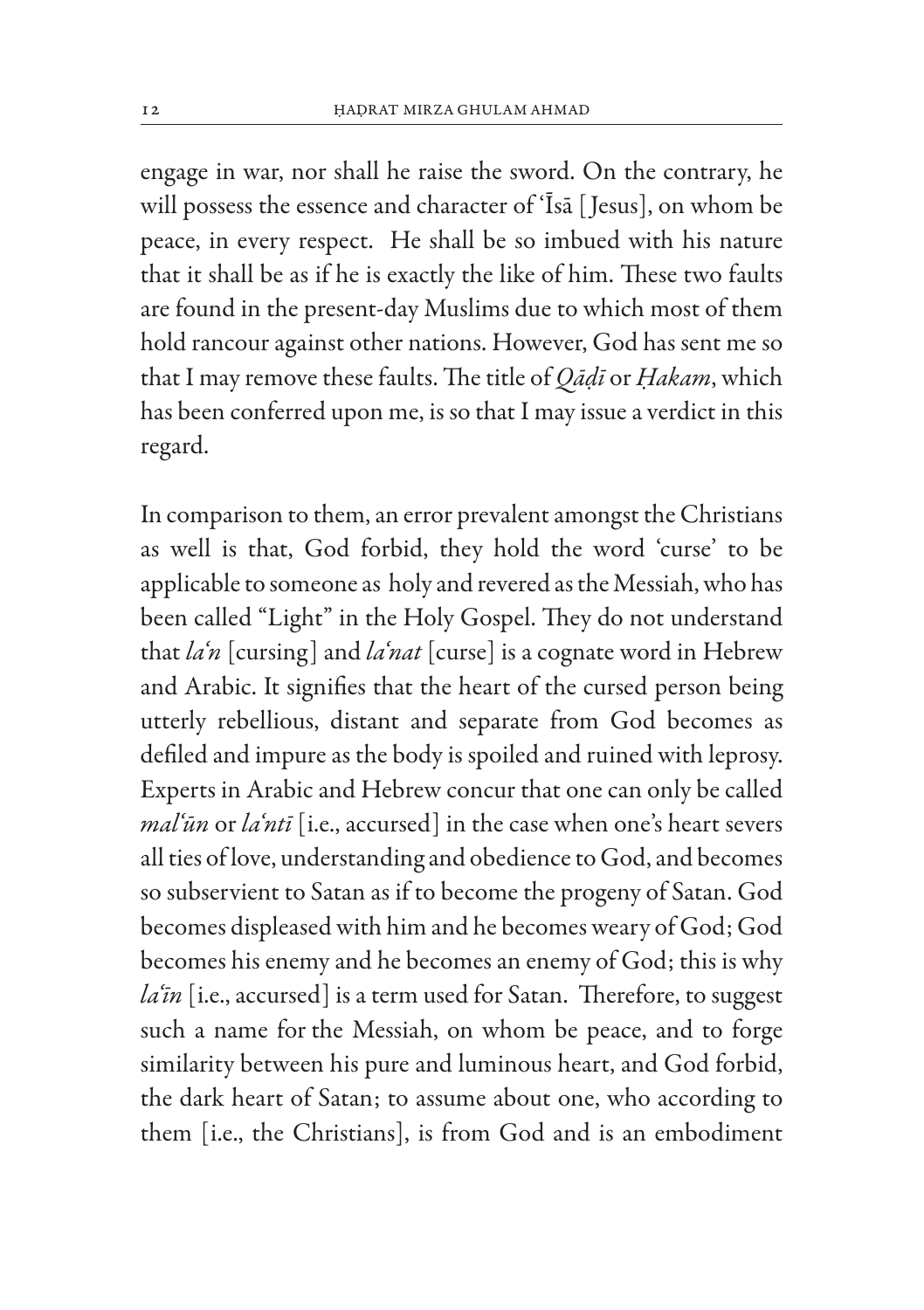of light; who is from Heaven; who is the door to knowledge; the pathway of divine understanding and is the inheritor of God; that God forbid, such a one became accursed, or in other words, he was rejected by God; became an enemy of God; his heart became darkened; he turned away from God; became blinded of divine understanding; became an inheritor of Satan and became worthy of the label which is specific to Satan, meaning, 'the accursed,' is such a belief that upon hearing it, the heart crumbles and the body trembles. Did the heart of God's Messiah become as averse to God as the heart of Satan? Was the holy Messiah of God ever confronted with a time when he became displeased with God and actually became an enemy of God? This is a grave mistake and a great disrespect; the heaven might well-nigh burst thereat. In short, the Muslim belief on Jihad is but ill-will towards mankind, while this doctrine of the Christians is ill-will against God Himself. If it is possible that darkness may exist where there is light, then it is also possible that, God forbid, at some point in time, the heart of the Messiah allowed for the lethal state of curse to enter it. If the salvation of humanity depends on such disrespect then it is better that no one attains salvation. For it is better that all sinners die as opposed to declaring a bright and glorious person such as the Messiah as being one who fell into the darkness of ignorance and curse, and into the pit of God's enmity. Hence, I am undertaking efforts to bring about a reformation in the belief of the Muslims as well as in this doctrine of the Christians. I am grateful that God the Exalted granted me success in both these objectives. Since I was accompanied by heavenly signs and divine miracles, I was not confronted with much difficulty in order to convince the Muslims. Having witnessed wondrous and extraordinary Signs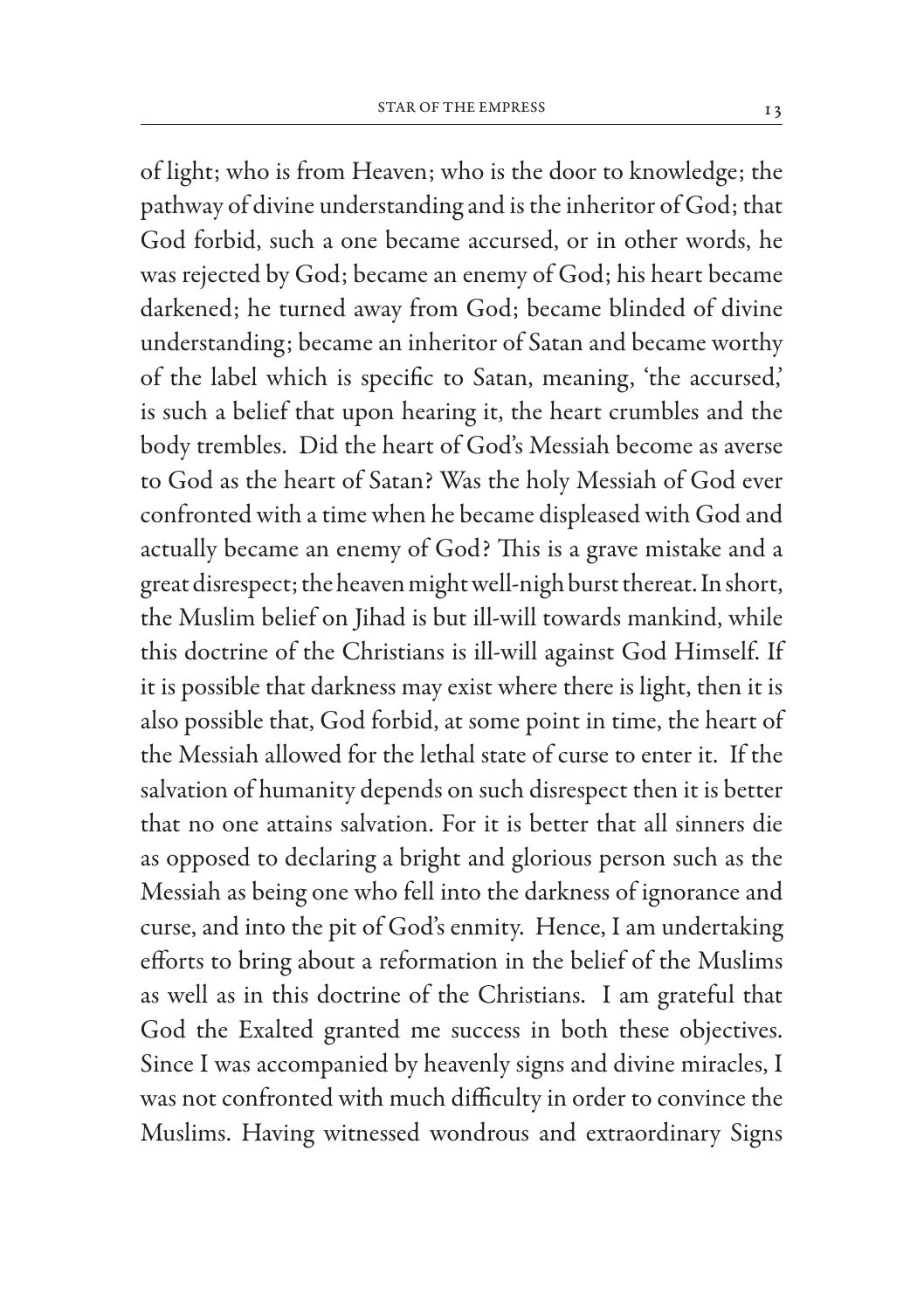of God, thousands of Muslims accepted me. They abandoned the dangerous doctrines that were savagely held in their hearts. [Those who have joined] my community have become sincere well-wishers of this government. I am very pleased that their fervent obedience is of the first order in British India. In order to remove this error of the Christians, God has helped me in such a way that I have no words to express my gratitude. In other words, it has been proven by many conclusive arguments and through solid reasoning that the Messiah, on whom be peace, did not die on the Cross. On the contrary, God saved this innocent Prophet from the Cross. By the grace of God the Exalted, he was interred alive whilst in a state of swoon and not of death. He then emerged from the tomb alive according to his statement in the Gospel that his condition would be similar to that of Prophet Yūnus [Jonah]. His words in the Gospel are that he would show the miracle of Prophet Yūnus. Therefore, he exhibited the miracle of entering the tomb alive and emerging from it alive. These are the facts we discern from the Gospels. In addition to this, we have received the great glad-tiding that it has been established through categorical arguments that the tomb of 'Isa [ Jesus], on whom be peace, is situated in Srinagar, Kashmir. It has been proven that he fled the land of the Jews and arrived to Afghanistan through Nasibain. For a period in time, he settled at Koh-e-Nu'man, after which he settled in Kashmir. He lived to the age of 120 years and died in Srinagar. His tomb is still present in the quarter Khanyar, Srinagar. I have written a book entitled *'Masih Hindustan Mein'* [ Jesus in India] on this subject. This is a great triumph that I have been granted and I know that sooner or later, this will result in two esteemed nations: the Muslims and Christians, who have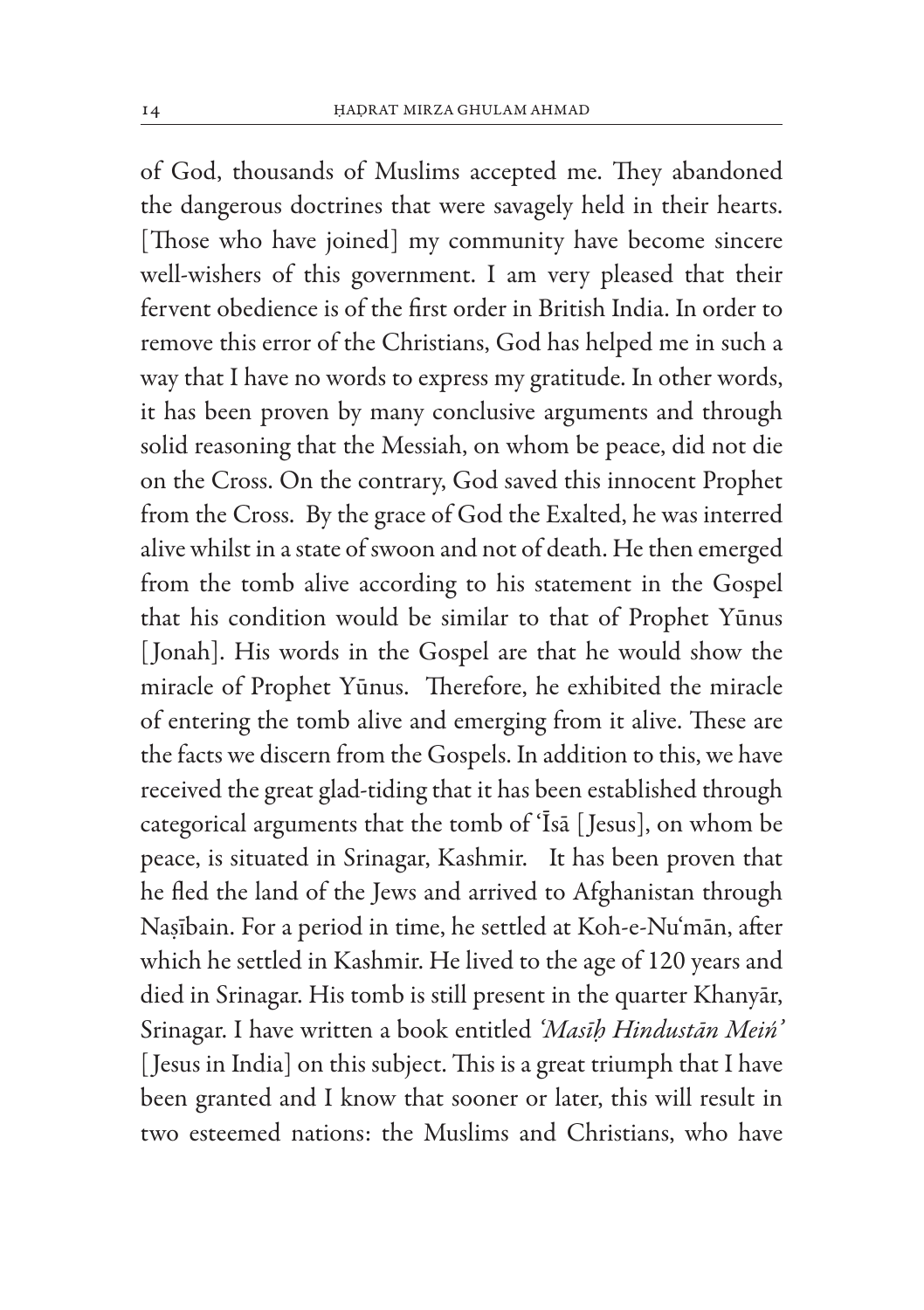long been separated, in becoming mutual and close friends. They shall bid farewell to many disputes and will come together in love and friendship. Since this is what has been decreed in Heaven, our British government has also become greatly drawn towards concord between nations as it is evident from various clauses of the 'Sedition Law.' An underlying secret is that any preparation which takes place in the heavens by God the Exalted, is complimented by according thoughts that begin to develop in the heart of worldly government as well. Thus, owing to the good-intention of Her Majesty, God the Exalted has created means by which such unity may be forged between the two nations known as the Christians and Muslims, that hereafter, they should not be considered as being two apart.

Now, hereafter, no reasonable person will believe with respect to the Messiah, on whom be peace, that God forbid, at any time his heart became imbued with the poisonous state of curse, because curse is the result of crucifixion. As such, being crucified is not proven. On the contrary, what is proven is that by virtue of the blessings of his prayers that were offered throughout the night in the Garden [of Gethsemane]; and according to the will of the angel who appeared $\zeta^{(*)}$  in the dream of the wife of Pontius Pilate

<sup>\*.</sup> It is not acceptable in any way and the conscience of any learned person would not accept that while God the Exalted had firmly willed to crucify the Messiah, despite this, His angel anxiously moved here and there to set him free - at times putting love of the Messiah in the heart of Pontius Pilate making him say that he did not find any sin in Christ, and at times appearing in the dream of the wife of Pontius Pilate saying that if Jesus Christ was crucified, misfortune would befall her. How strange is it that an angel should have difference of opinion with God.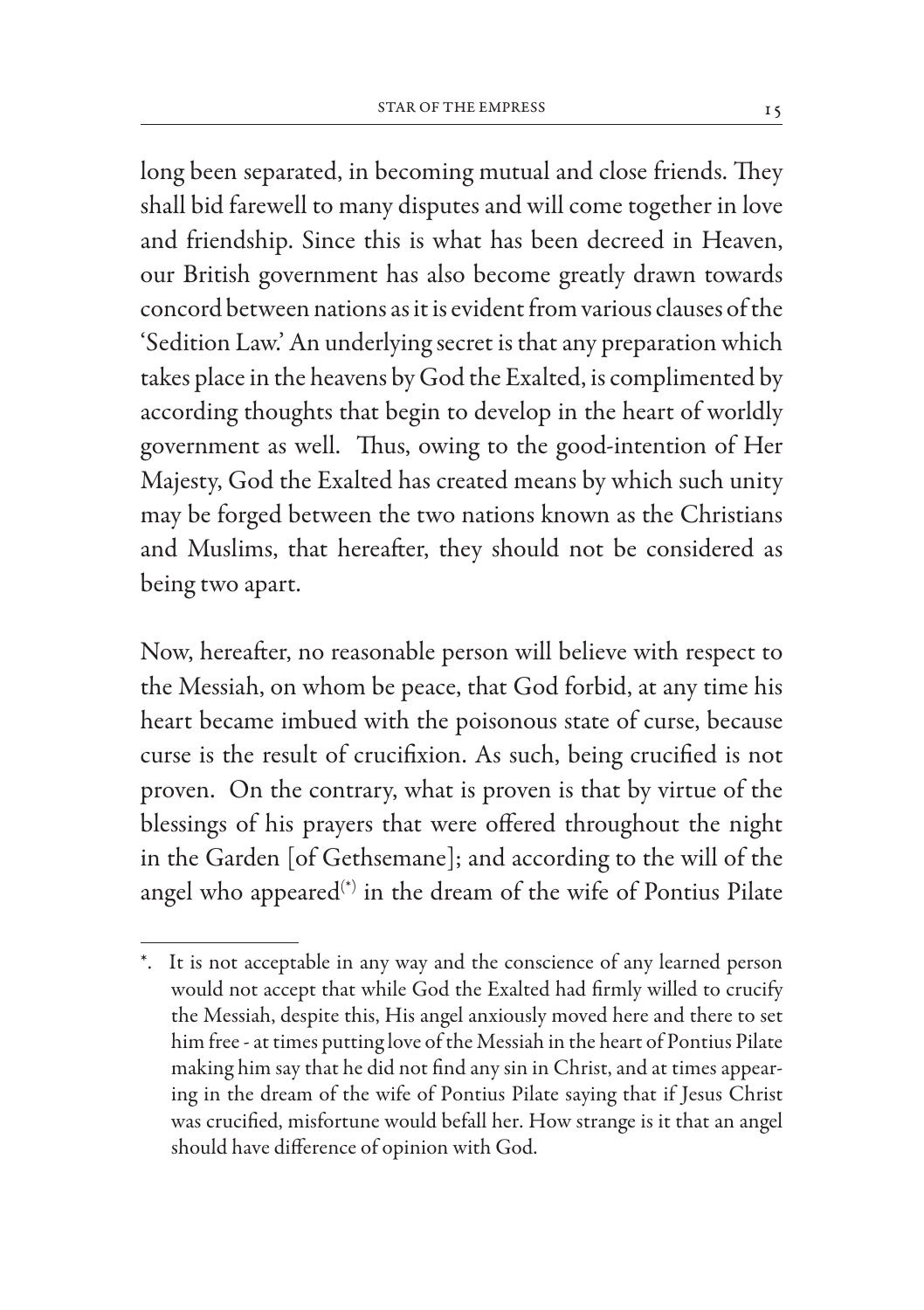to recommend saving the Messiah, on whom be peace; and as per the similitude given by the Messiah himself of Prophet Yūnus [Jonah] surviving in the belly of the fish for three days as an illustration of his own outcome, God the Exalted saved him from the Cross and its result, which was 'curse.' His distressed plea of *'Eli Eli lama sabachthani' (*\*\*) was heard by God. This is clear proof which makes the heart of every seeker after truth jump with joy. Undoubtedly, it is a fruit of the blessings of Her Majesty, the Empress of India, which has cleared the name of the Messiah, on whom be peace, from the unwarranted slander of approximately nineteen hundred years.

I do not consider it appropriate to further prolong this humble submission. I realise that I have not been able to fully convey the degree of enthusiasm I hold at heart to submit my sincerity, loyalty and gratefulness to the Empress of India, may her sovereignty endure. Helpless, I end with the supplication that Allah the Exalted, Who is the Master of the Heaven and the earth and endows a handsome reward for good deeds, may grant good recompense from Heaven to this benefactress, the Empress of India, may her sovereignty endure. May such grace be conferred upon her which is not only limited to this world, rather, bestows her true and eternal prosperity of the Hereafter as well. May God keep her happy and furnish means by which she may receive eternal happiness. May He command His angels to illuminate the heart of the blessed Queen, who is so gracious to humanity, with revelation which instantly descends upon the heart like lightening

<sup>\*\*.</sup> The translation is, 'My God, My God, why hast thou forsaken me?'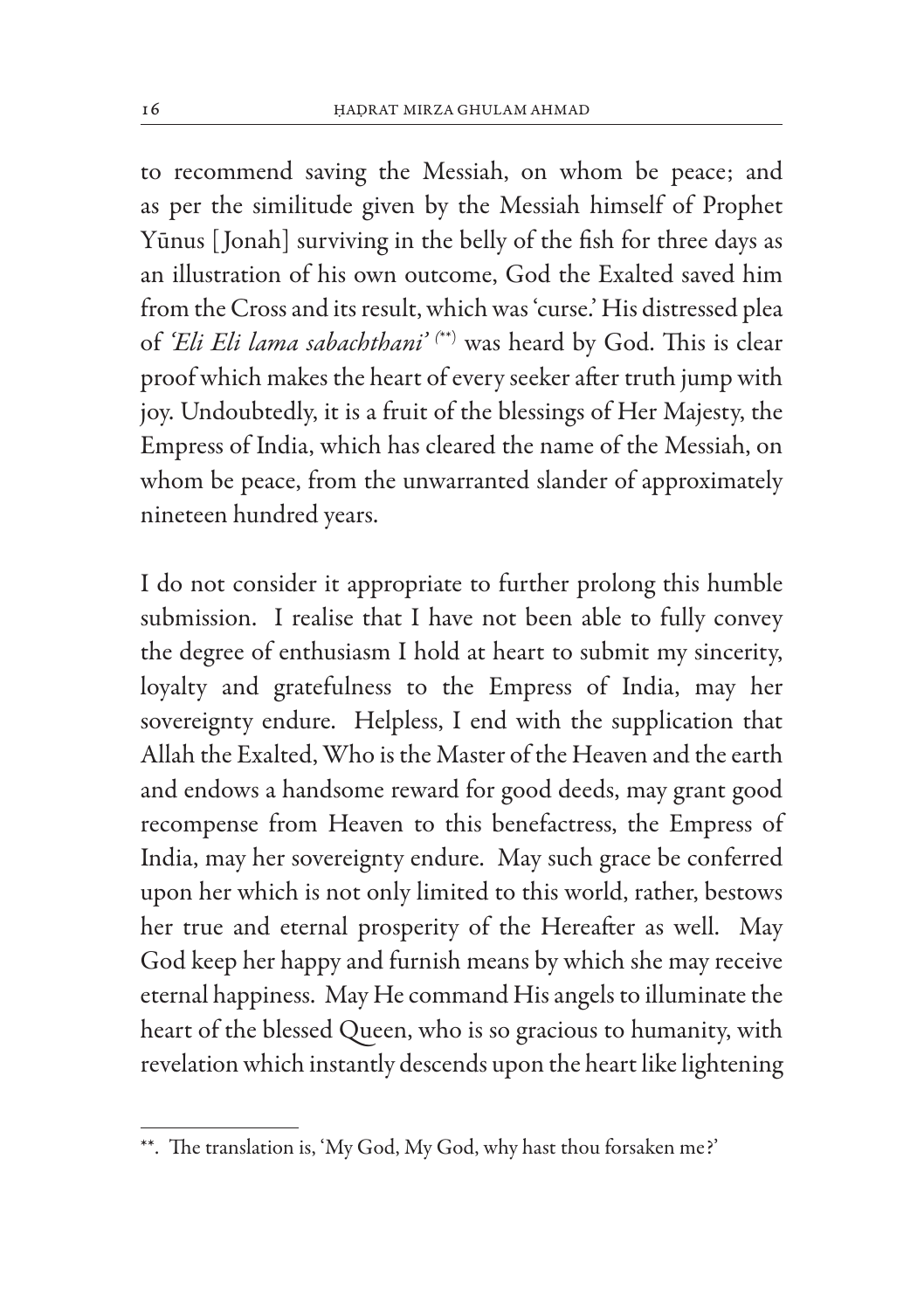and enlightens the whole of it, and brings about an extraordinary change. O Lord, keep our Empress of India forever happy in all respects and may it be so that a higher power from You draws her to Your everlasting light and enters her into [an abode of ] eternal and everlasting tranquillity, for nothing is beyond You. Everyone say, *Amin!*

Submitted by the humble one,

Mirza Ghulam Ahmad Qadian, District Gurdaspur The Punjab 20 August 1899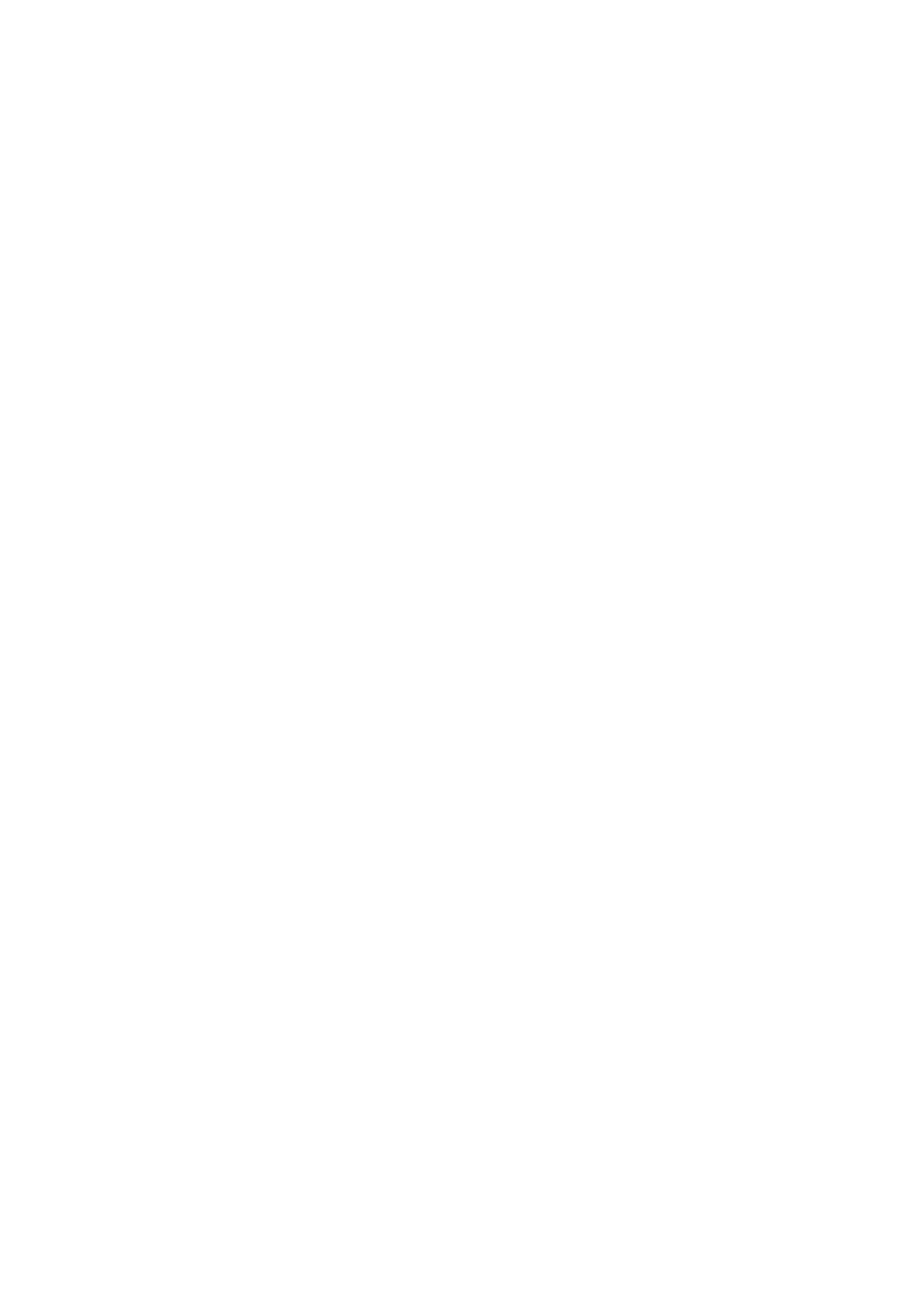## An Important Note

Please note that, in this translation, words given in parenthesis ( $)$  are the words of the Promised Messiah<sup>as</sup>. If any explanatory words or phrases are added by the translator for the purpose of clarification, they are put in square brackets [ ]. Footnotes given by the Publishers are marked [Publishers]. All references, unless otherwise specified, are from the Holy Quran. Biblical references are from the King James version.

The following abbreviations have been used. Readers are urged to recite the full salutations when reading the book:

- sa *sallallahu 'alaihi wa sallam*, meaning 'may the peace and blessings of Allah be upon him' is written after the name of the Holy Prophet Muhammad<sup>sa</sup>.
- as *'alaihis salam*, meaning 'on whom be peace' is written after the name of Prophets other than the Holy Prophet Muhammad<sup>sa</sup>.
- ra *radiy-Allahu 'anhu/'anha/'anhum*, meaning 'may Allah be pleased with him/her/them' is written after the names of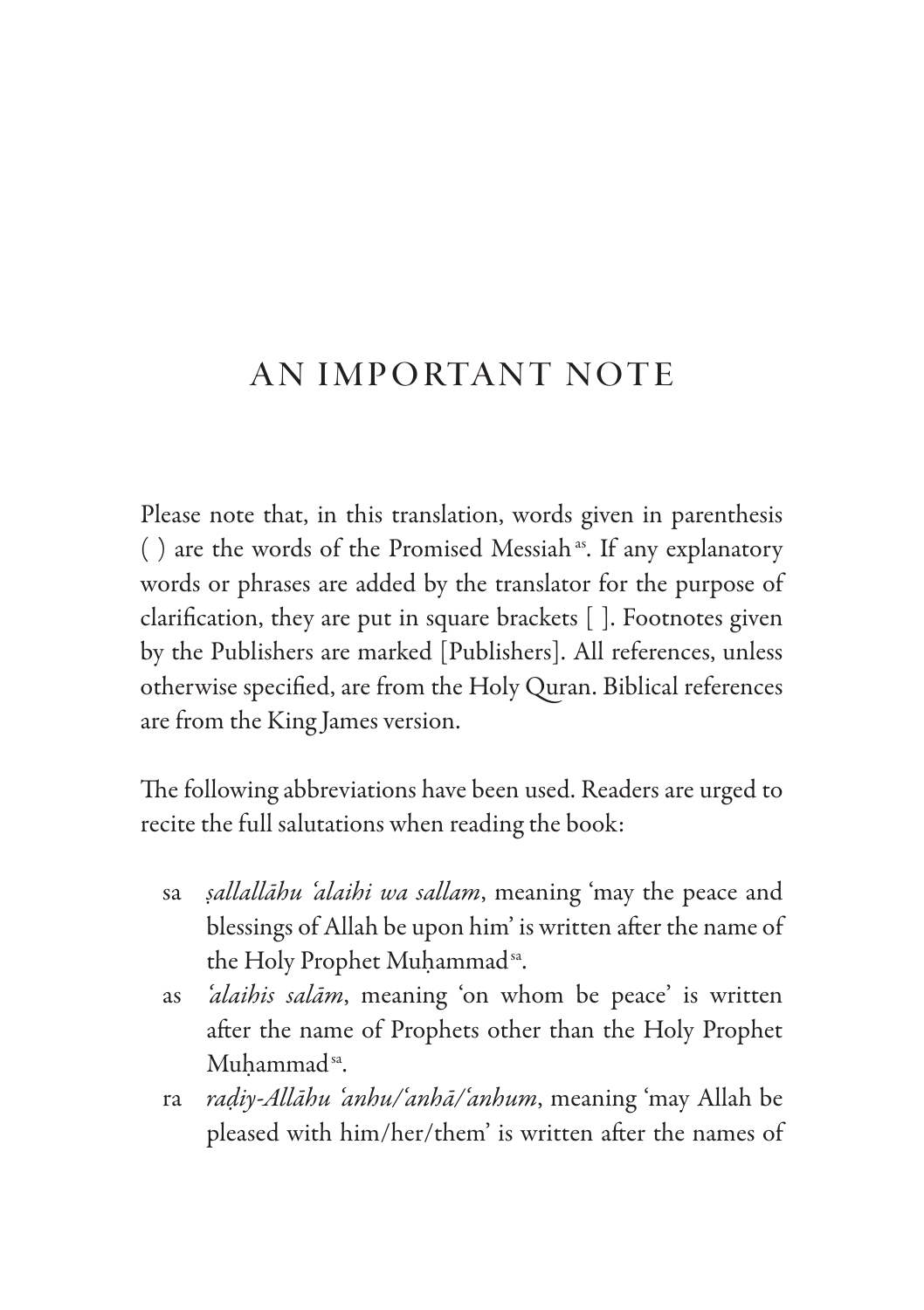the Companions of the Holy Prophet Muhammad sa or of the Promised Messiah<sup>as</sup>.

aba *ayyadahullahu Ta'ala binasrihil 'Aziz*, meaning 'may Allah the Almighty help him with his powerful support' is written after the name of the present Head of the Ahmadiyya Muslim Jama'at, Hadrat Mirza Masroor Ahmad, Khalifātul-Masīh V<sup>aba</sup>.

In transliterating Arabic words we have followed the following system adopted by the Royal Asiatic Society.

- ا at the beginning of a word, pronounced as *a*, *i*, *u* preceded by a very slight aspiration, like *h* in the English word 'honour'.
- ث *th*, pronounced like *th* in the English word '*thing*'*.*
- ح *h*, a guttural aspirate, stronger than *h.*
- خ *kh*, pronounced like the Scotch *ch* in '*loch*'*.*
- ذ *dh*, pronounced like the English *th* in '*that*'*.*
- ص *s*, strongly articulated *s.*
- ض *d*, similar to the English *th* in '*this*'*.*
- ط *t*, strongly articulated palatal *t.*
- ظ *z*, strongly articulated *z.*
	- ع' , a strong guttural, the pronunciation of which must be learnt by the ear.
	- غ *gh*, a sound approached very nearly in the *r* '*grasseye*' in French, and in the German *r*. It requires the muscles of the throat to be in the 'gargling' position whilst pronouncing it.
	- ق *q*, a deep guttural *k* sound.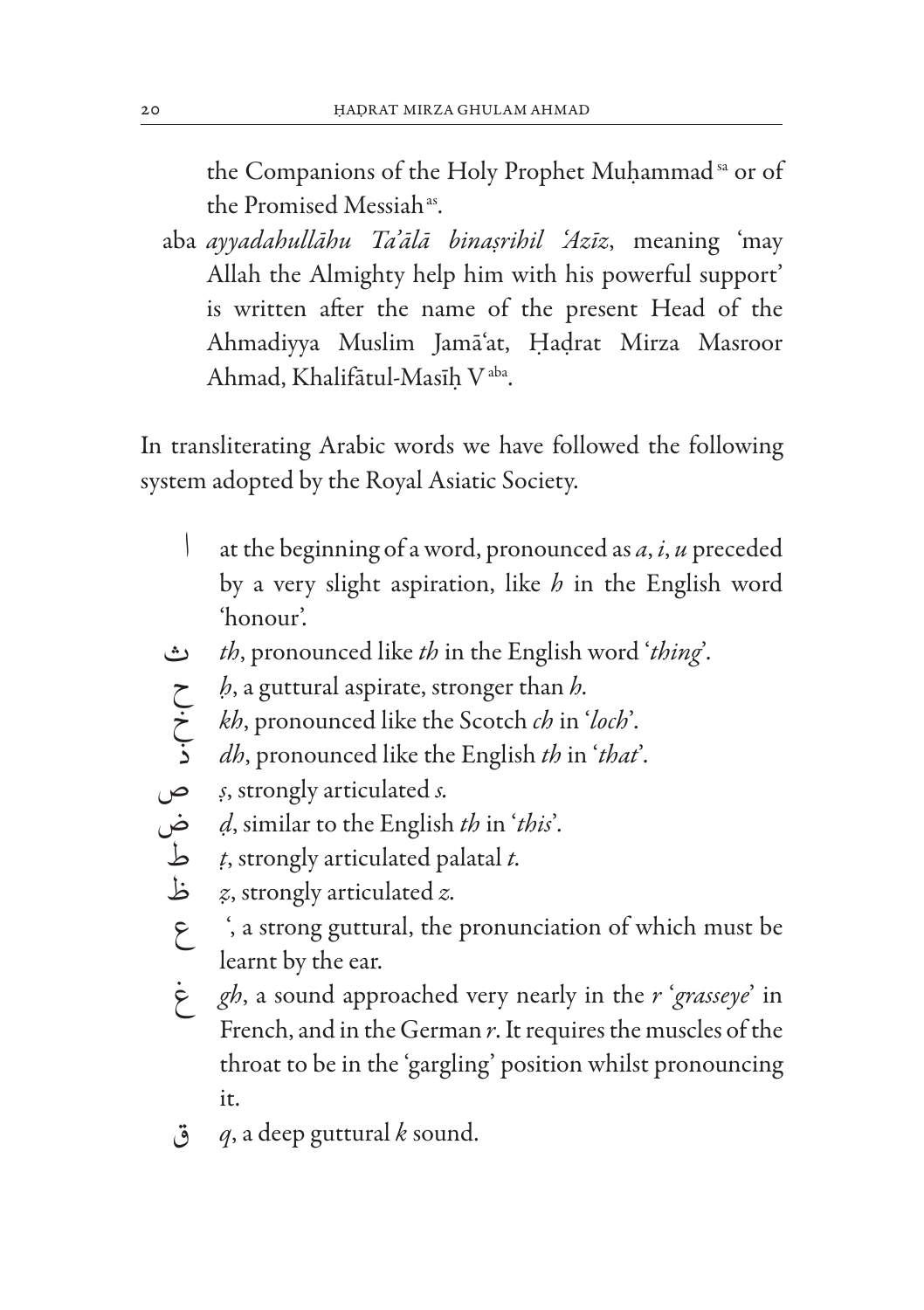ء' , a sort of catch in the voice.

Short vowels are represented by:

- *a* for  $\frac{\ }{2}$  (like *u* in '*bud*')
- *i* for  $\qquad \qquad$  (like *i* in '*bid*')
- *u* for  $\frac{1}{\sqrt{2}}$  (like *oo* in '*wood*')

Long vowels by:

 $\bar{a}$  for <u>one is</u> or  $\bar{C}$  (like *a* in '*father*');  $i \quad$  for  $\zeta \longrightarrow$  or  $\longrightarrow$  (like *ee* in '*deep*');  $\bar{u}$  for  $\phi \rightarrow$  (like *oo* in '*root*');

Other:

*ai* for  $\zeta$  - (like *i* in '*site*'); *au* for و) resembling *ou* in '*sound*')

The consonants not included in the above list have the same phonetic value as in the principal languages of Europe. Curved commas are used in the system of transliteration, ' for  $\zeta$ , ' for  $\zeta$ .

We have not transliterated Arabic words which have become part of English language, e.g., Islam, Quran, Hadith, Mahdi, jihad, Ramadan, ummah, etc. The Royal Asiatic Society rules of transliteration for names of persons, places and other terms, could not be followed throughout the book as many of the names contain non-Arabic characters and carry a local transliteration and pronunciation style which in itself is also not consistent either.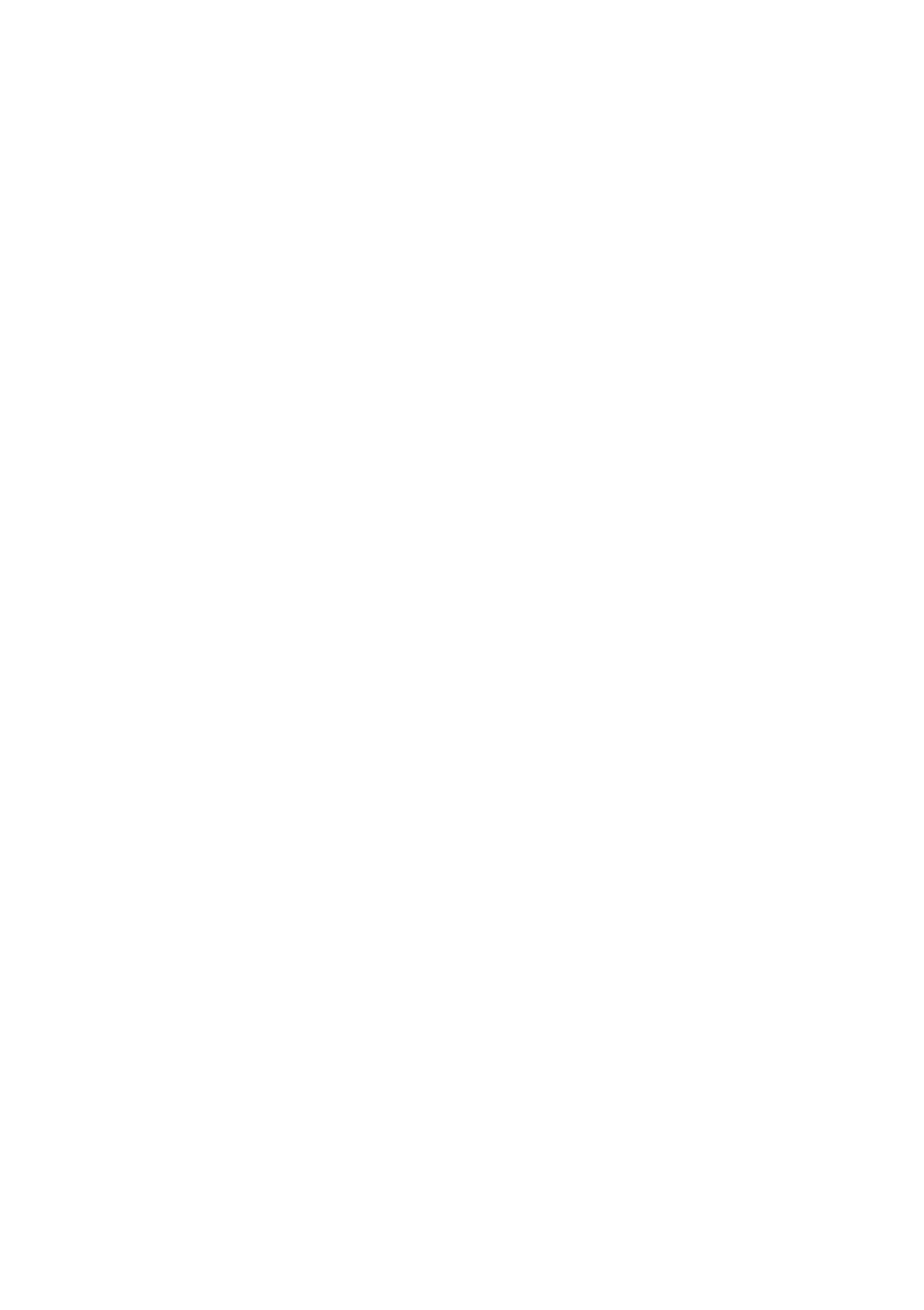## GLOSSARY

Ahmadiyya Muslim Jama'at—The Community of Muslims who have accepted the claims of Hadrat Mirzā Ghulām Ahmad<sup>as</sup> of Qadian as the Promised Messiah and Mahdi. The Community was established by Hadrat Mirzā Ghulām Ahmad<sup>as</sup> in 1889, and is now under the leadership of his fifth *khalifah*—Hadrat Mirza Masroor Ahmad (may Allah be his help). The Community is also known as Jama'at-e-Ahmadiyya. A member of the Community is called an Ahmadi Muslim or simply an Ahmadi.

All**a**h—Allah is the personal name of God in Islam. To show proper reverence to Him, Muslims often add *Ta'ala*, translated here as 'the Exalted', when saying His Holy name.

Al-Imam al-Mahdi—The title given to the Promised Reformer by the Holy Prophet Muhammad<sup>sa</sup>; it means the guided leader.

Amin—May Allah make it so.

Currency values—The booklet uses rupees, anna and paisa. Rupee was the main unit of currency in India, anna is 1/16 of a rupee and paisa is 1⁄4 of an anna.

Hadrat—A term of respect used for a person of established righteousness and piety.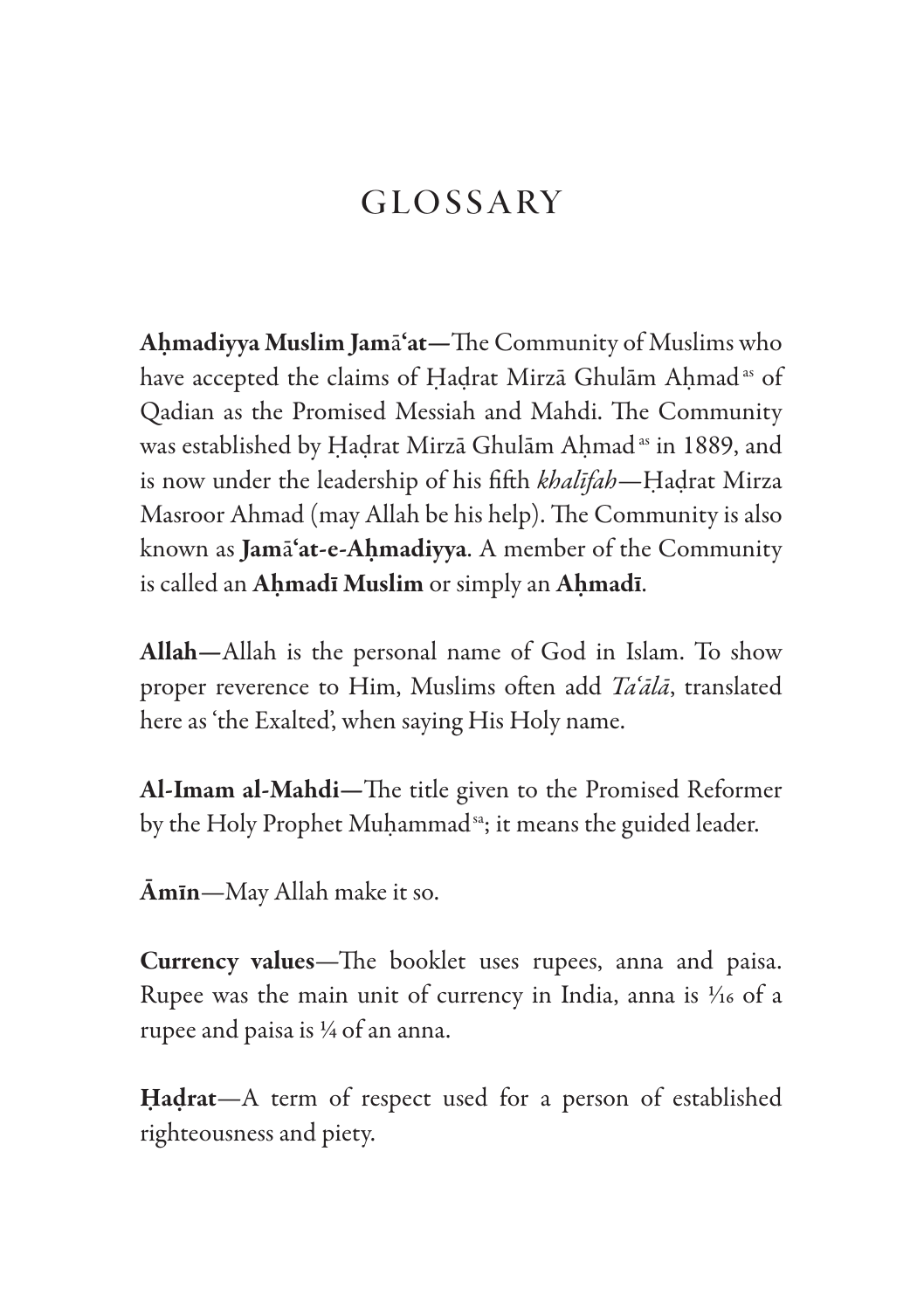Holy Prophet<sup>53</sup>-A term used exclusively for the Founder of Islam, Hadrat Muhammad, may peace and blessings of Allah be upon him.

Holy Quran—The Book sent by Allah for the guidance of mankind. It was revealed word by word to the Holy Prophet Muhammad<sup>sa</sup> over a period of twenty-three years.

Hudūr—Your Holiness; His Holiness.

Jihad—The literal meaning of this word is 'striving'. The term is used to mean self-purification as well as religious wars in some instances.

Mahdi—The literal translation of this word is 'the guided one'. This is the title given by the Holy Prophet Muhammad<sup>sa</sup> to the awaited Reformer of the Latter Days.

Muhammad—Proper name of the Prophet of Islam.

Maulana or Maulavi—A Muslim religious cleric.

The Promised Messiah—This term refers to the Founder of the Ahmadiyya Muslim Jama'at, Hadrat Mirza Ghulam Ahmad as of Qadian. He claimed that he had been sent by Allah in accordance with the prophecies of the Holy Prophet<sup>5a</sup> about the coming of *al-Imam al-Mahdi* (the Guided Leader) and Messiah.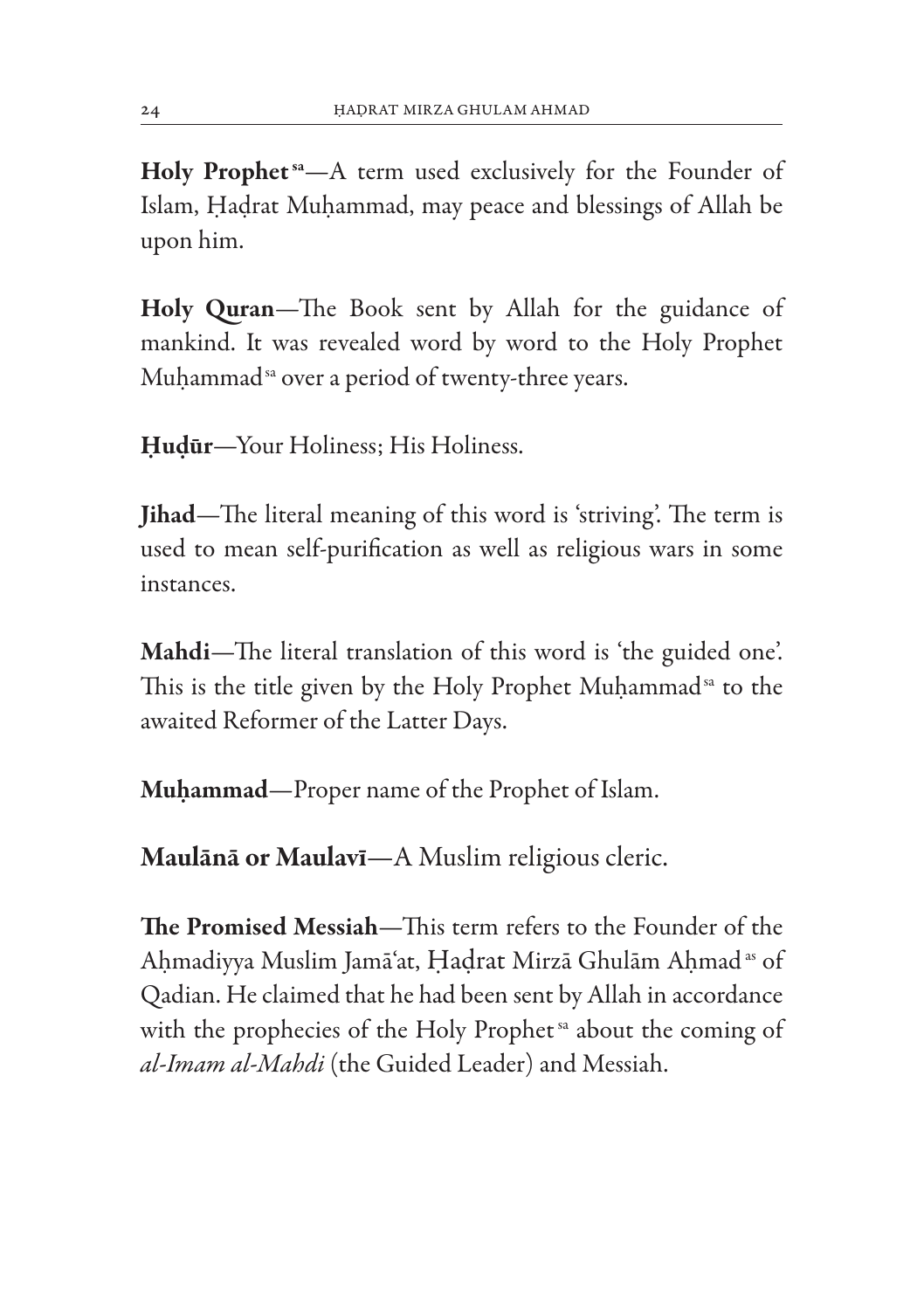Sūrah-A term in Arabic referring to a chapter of the Holy Quran.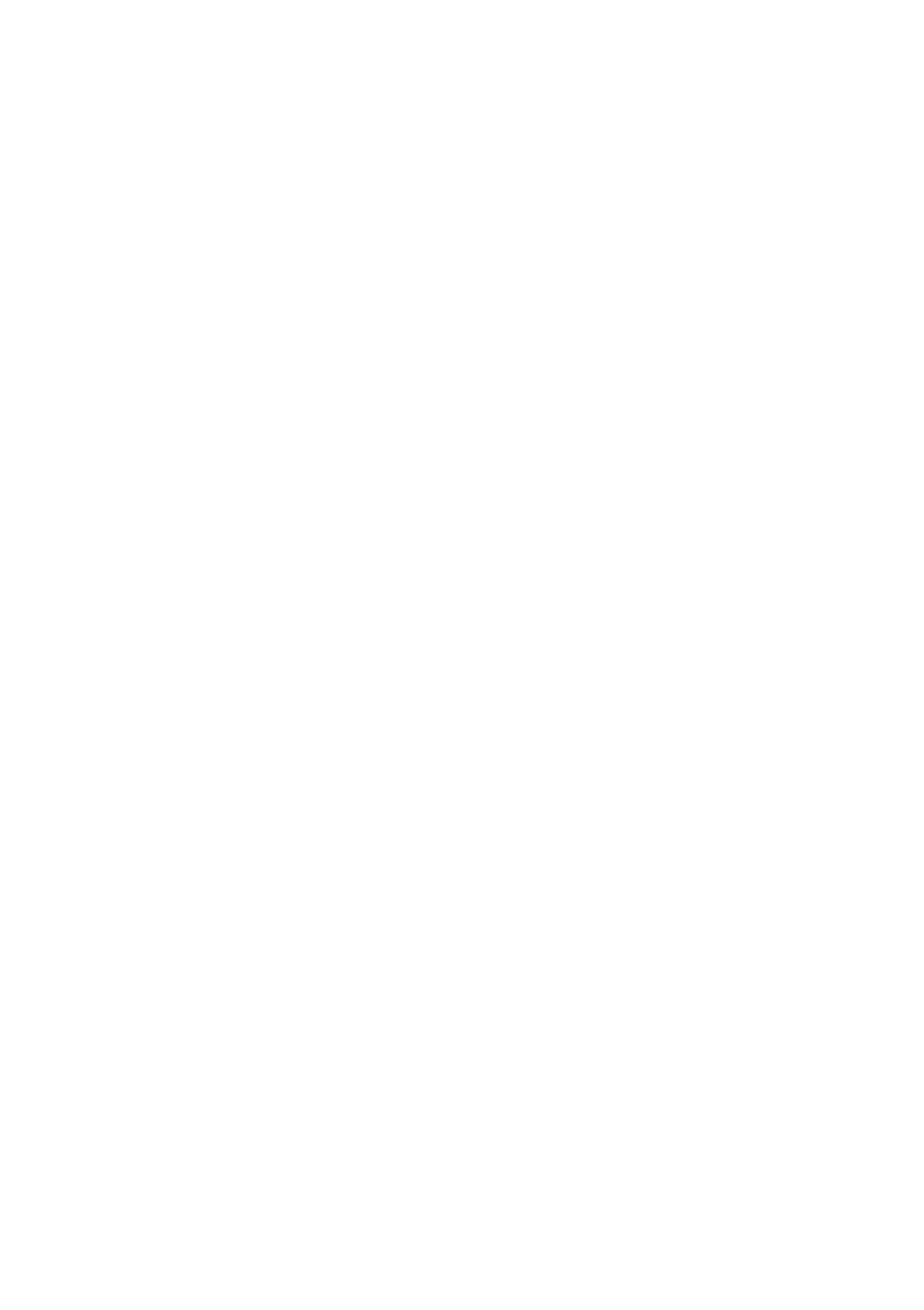## **INDEX**

#### Afghanistan 4, 14

Arabic 4

Babar, King 9

#### Bethlehem 6

#### British government

a well-wisher for the Muslims 4 services rendered by Promised Messiah<sup>as</sup> in support of  $4$ 

#### British India

community of Promised Messiah<sup>as</sup> is obedient 14 most inhabitants love their Queen 1

#### Caesar 8

#### **Christians**

believe in the re-advent of the Messiah 7 false belief regarding Jesus<sup>as</sup> 12

#### Chughta'i kings 3

#### Compulsion

religious, not permitted in Islam 11

#### Constantinople 4

#### **Curse**

definition of the word 12 Jesus<sup>as</sup> can never be the subject of 12

Delhi 3 Egypt 4 Elijah 7 Empress, the her extraordinary sympathy 8 her reign was most appropriate for advent of Promised Messiah<sup>as</sup> 7 high moral standards 1 prayers in favour of 1, 5, 6, 16 Gethsemane prayers of Jesus at, were accepted 15 Gurdaspur 1 Islam was never spread by the sword 11 Islampur Qadi signifies spiritual arbitration 10 Jesus<sup>as</sup> 12 did not die on the cross 14 distressed plea of 16 Promised Messiah<sup>as</sup> in the likeness  $of 6$ Jesus in India. *See Masih Hindustan* 

*Mein*

#### Jihad

false concept of 11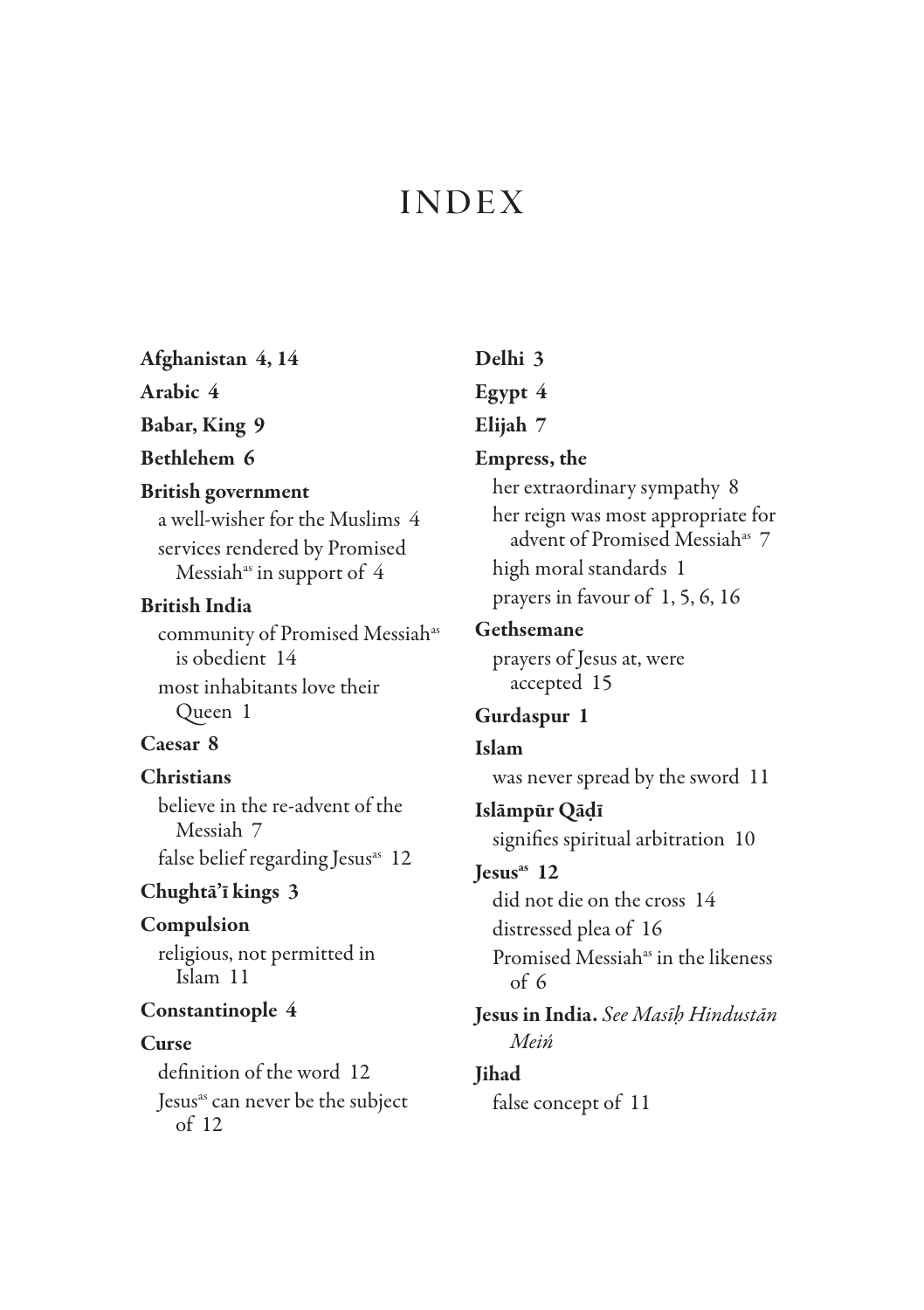false notions removed by Promised Messiah<sup>as</sup> 4

#### John the Baptist 7

Jonah 14 survived in the belly of the fish 16 the sign of 14

Kabul 4

Kashmir

Jesus migrated to 14

Koh-e-Nu'man 14

Lahore 1

Madinah 4

Makkah 4

Masih Hindustan Mein book of the Promised Messiahas 14

#### Messiah

false belief regarding the, is a dishonour to his holy person 13

Mirza Ghulam Ahmad. *See Promised Messiah*

#### Mirza Ghulam Murtada

assisted British government during Mutiny of 1857 4

late father of the Promised Messiah 3

overjoyed upon the establishment of British rule in India 3

#### Mirza Gul Muhammad

a wise and virtuous ruler 3

#### Mughal family

countless atrocities committed against them during Sikh reign 3 Promised Messiahas was from a noble 3

#### Mullahs

ignorant ideologies of, removed by Promised Messiah<sup>as</sup> 5

#### Muslims

believe in the re-advent of the Messiah 7

false belief on the advent of a militant Messiah and Mahdi 11

have witnessed extraordinary Signs in favour of Promised Messiah 14

#### Mutiny of 1857 4

#### Nasibain 14

#### Nazareth 6, 8

signifies spiritual verdure 10 signifies verdure and freshness 8, 9

#### Persian 4

Pontius Pilate his wife saw a dream 15

Promised Messiah<sup>as</sup> 1 appointed by God the Exalted 6 divine claim of the 6 efforts for the reformation of Muslims and Christians 13 endowed the title of *Hakam* 9, 12 endowed the title of *Qadi* 12 from a noble Mughal family of the Punjab 3 great sincerity for Her Majesty 2 published a quantity of 50,000 writings in support of British government 4 published writings in Urdu, Persian and Arabic 4